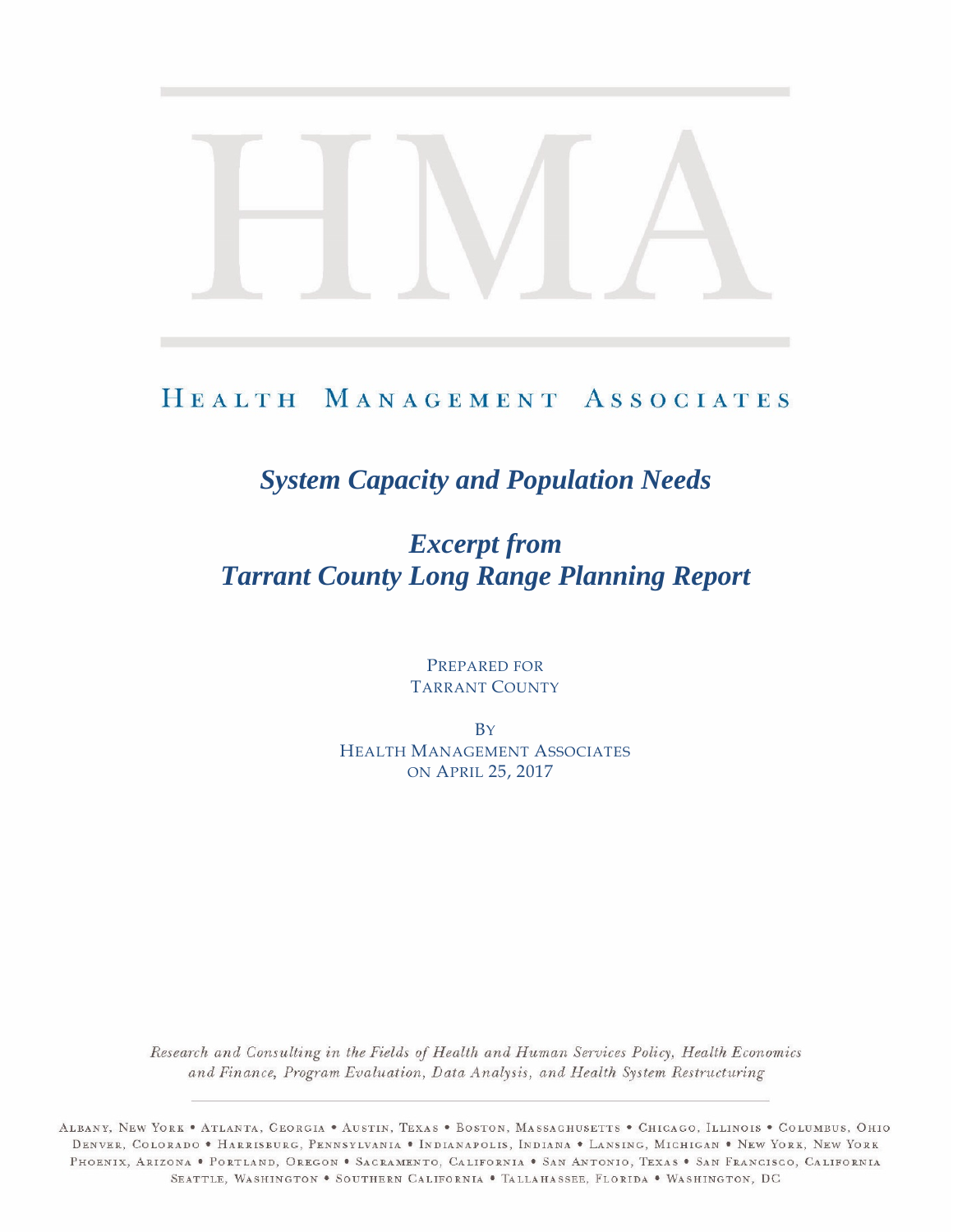# **Table of Contents**

| Appendix: Methodology for PCP, Health Center, Specialists and Inpatient Bed Needs 14 |  |
|--------------------------------------------------------------------------------------|--|
|                                                                                      |  |
|                                                                                      |  |
|                                                                                      |  |
|                                                                                      |  |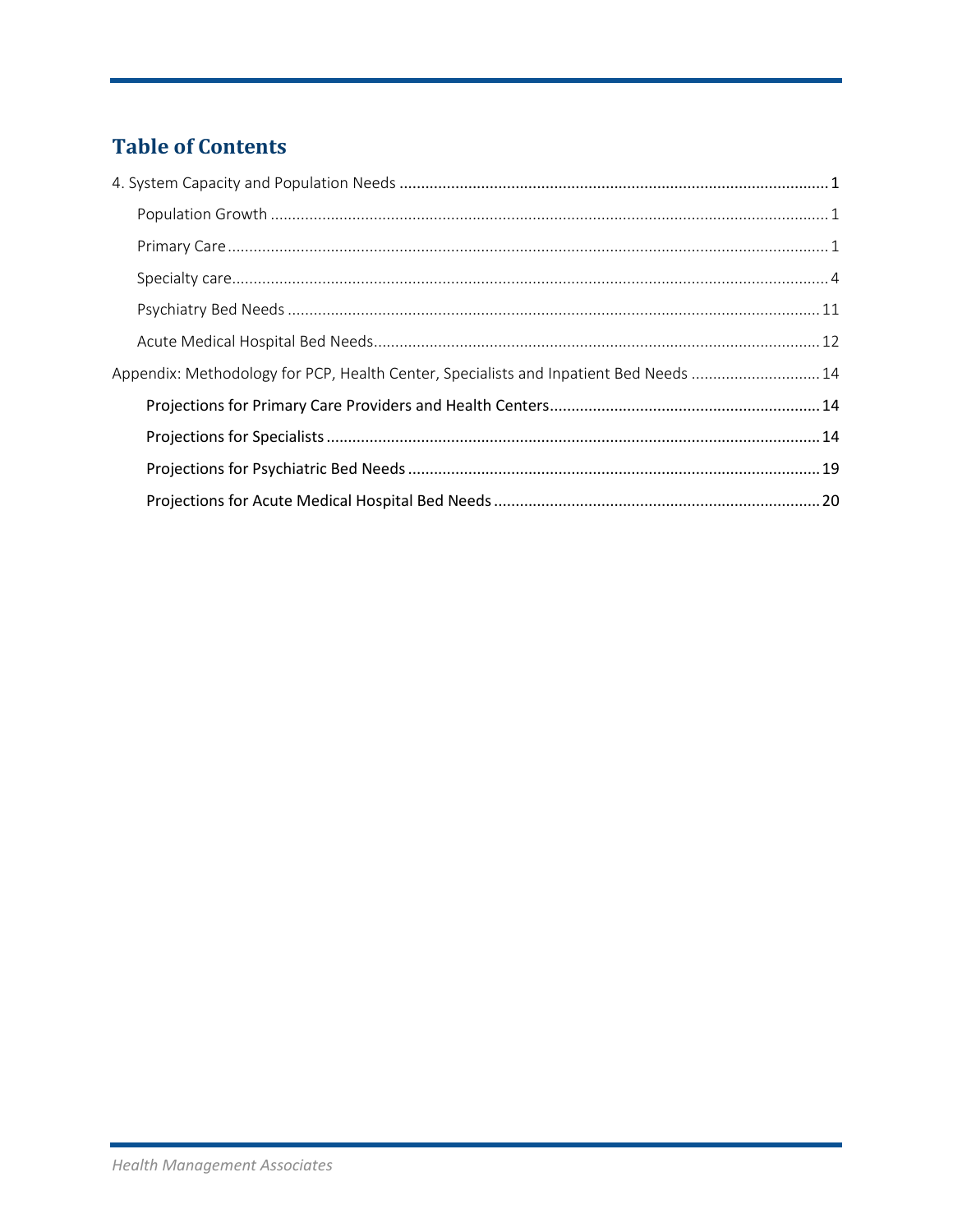## <span id="page-2-0"></span>**4. System Capacity and Population Needs**

An important component of the marketplace assessment is to understand the current primary care, specialty care, and hospital bed needs of the target population(s) and the percentage of that need that is currently being fulfilled by JPS. This not only brings context to current strains in the JPS delivery system, but more importantly, by identifying both the current and projected future gaps, JPS can make more informed strategic decisions on the size and constitution of their professional staff, as well as their facilities, necessary to anticipate and meet future needs.

#### **Methods used to calculate the need for primary care providers and community health centers, specialists and inpatient hospital beds are described in detail in the Appendix.**

It is important to note that the tools used to develop estimates are intended to inform ongoing planning rather than to create a static output. Because current assumptions may change, these tools should be used to check assumptions and modify plans over time. **(Refer to Supplemental Spreadsheet: Population Estimates and Predicted Demand.)**

### <span id="page-2-1"></span>**Population Growth**

Population growth has enormous implications for public health, health care, and social service systems. Over the next twenty years, Tarrant County's population is expected to grow by 46%, from 2,020,278 in 2017 to 2,948,206 in 2037, with the JPS Connection-eligible population percent change expected to be approximately the same, growing from 425,701 in 2017 to 621,228 in 2037. The following sections detail the impact of population growth on primary care, specialty care, and acute psychiatric and medical hospital bed needs.

### <span id="page-2-2"></span>**Primary Care**

The table below depicts the need for primary care providers (PCPs) for the entire Tarrant County population over the next 20 years. Given the estimated total number of licensed primary care physicians, we estimate that approximately 75% of the total primary care need in the county is currently being met. In other words, Tarrant County as a whole has fewer physician FTEs than needed to meet demands. The gap is certainly met in part by non-physician PCPs, but these advanced practice nurses and physician assistants are not likely filling the entire 25% gap. The demand for those under the 250% of the Federal Poverty Level (FPL) is only a portion of the overall need.

| <b>Primary Care Demand for all of Tarrant County, TX</b>         |       |       |       |       |       |  |  |  |
|------------------------------------------------------------------|-------|-------|-------|-------|-------|--|--|--|
|                                                                  | 2017  | 2022  | 2027  | 2032  | 2037  |  |  |  |
| <b>Total Number of FTEs Needed in County</b>                     | 1,043 | 1,168 | 1,294 | 1,437 | 1,581 |  |  |  |
| <b>Number of Physician PCP FTEs in</b><br>County <sup>7,10</sup> | 778   |       |       |       |       |  |  |  |
| Percent of demand met                                            | 75%   |       |       |       |       |  |  |  |

#### *Table 27: Primary Care Demand for all of Tarrant County, TX*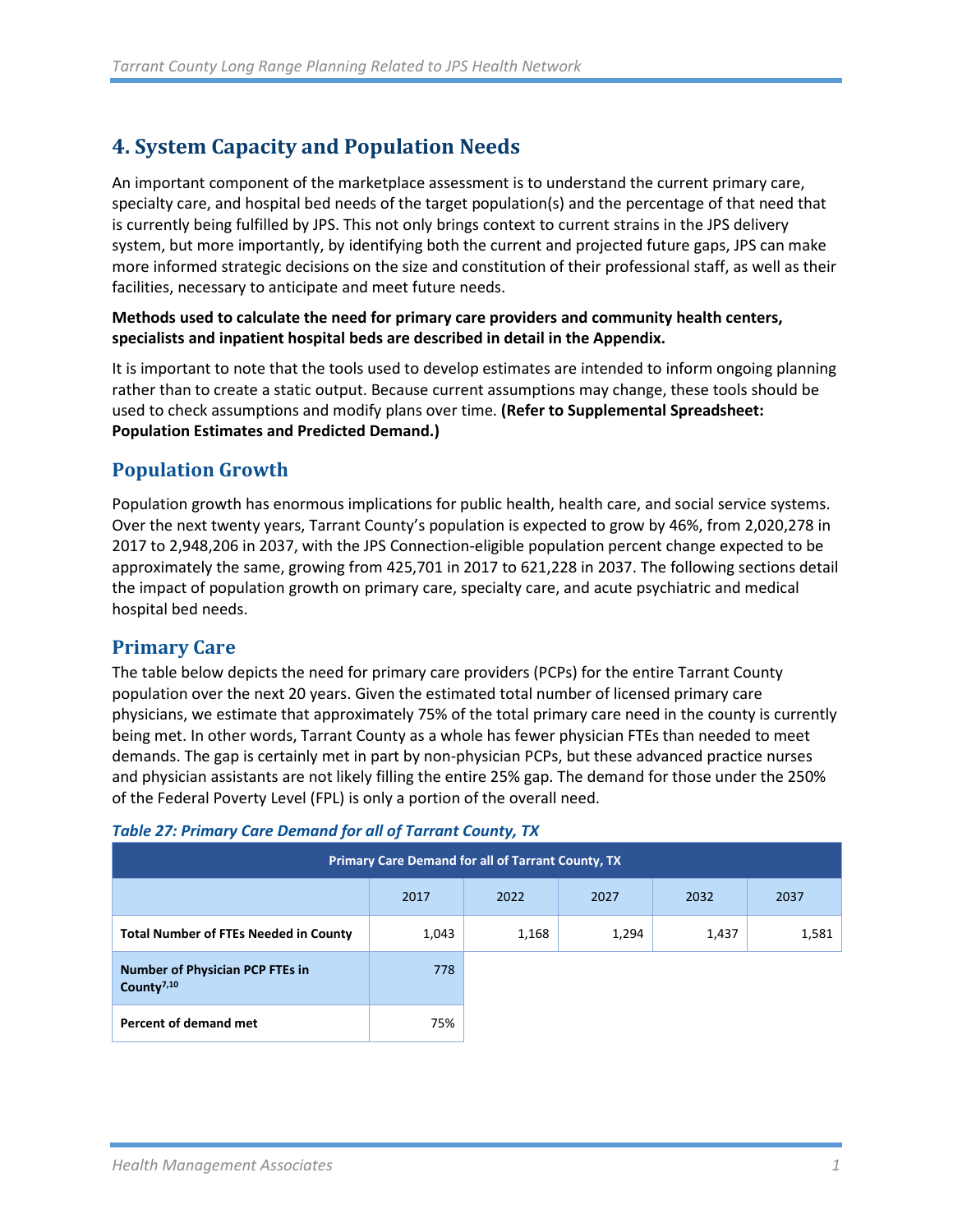Table 28, below, provides estimates of the number of full-time equivalent (FTE) primary care providers (PCPs) required to meet the needs of Tarrant County residents that have an annual income below 250% of the Federal Poverty Level (FPL).

| Primary Care Demand for Population < 250% poverty* - Tarrant County, TX |     |     |     |     |     |  |  |  |
|-------------------------------------------------------------------------|-----|-----|-----|-----|-----|--|--|--|
| 2017<br>2032<br>2022<br>2027<br>2037                                    |     |     |     |     |     |  |  |  |
| <b>Total Number of FTEs Needed in County</b>                            | 378 | 423 | 469 | 521 | 573 |  |  |  |
| Age $< 65$                                                              | 319 | 349 | 377 | 408 | 437 |  |  |  |
| Age 65 and older                                                        | 59  | 75  | 92  | 113 | 136 |  |  |  |

#### *Table 28: Primary Care Demand for Population < 250% poverty - Tarrant County, TX*

*Note: Excludes undocumented.*

At present, JPS could meet 26% of the target population's primary care needs through its existing medical homes. Much of the balance of that need (74%) is likely being met in low acuity Emergency Department (ED) visits, in other hospitals, and through charity care and private practices. The mismatch between the supply (some portion of the 26% plus the amount delivered by other systems) and the need will prevent JPS from achieving other goals laid out in this report. To achieve the reduction in the morbidity that now results in preventable emergency department visits and hospitalizations at JPS, JPS needs to place greater emphasis on ambulatory care services. Particularly given the limited options for primary care for the target population, JPS must consider strategies to meet or otherwise ensure that a significantly greater percentage of the primary care need for this population is met.

The table below provides a projection of the number of PCPs needed over the next 20 years for the target population if JPS were to continue to meet 26% percent of the primary care need versus incrementally increasing the percent need met to 50% over 20 years.

| Primary Care Demand for Population < 250% FPL - Tarrant County, TX                         |                 |       |       |       |       |  |  |  |
|--------------------------------------------------------------------------------------------|-----------------|-------|-------|-------|-------|--|--|--|
|                                                                                            | 2017            | 2022  | 2027  | 2032  | 2037  |  |  |  |
| Number of JPS PCP FTEs Needed to<br>Continue to meet current 26% of Demand<br>through 2037 | 98<br>(current) | 110   | 122   | 135   | 149   |  |  |  |
| Percent of demand met by JPS                                                               | 26.0%           | 26.0% | 26.0% | 26.0% | 26.0% |  |  |  |
| Number of JPS PCP FTEs Needed to Meet<br>50% of demand by 2037                             | 98<br>(current) | 135   | 178   | 229   | 287   |  |  |  |
| <b>Percent of demand met</b>                                                               | 26.0%           | 32.0% | 38.0% | 44.0% | 50.0% |  |  |  |

#### *Table 29: Number of JPS PCPs Needed to Meet Current (26%) and an Enhanced Percent (50%) of Primary Care Demand for Population < 250% FPL - Tarrant County, TX*

*Note: Excludes undocumented.*

The increase in overall primary care need in Tarrant County over the next 20 years will negatively impact lower income populations disproportionately unless a sustained effort is made by JPS to increase the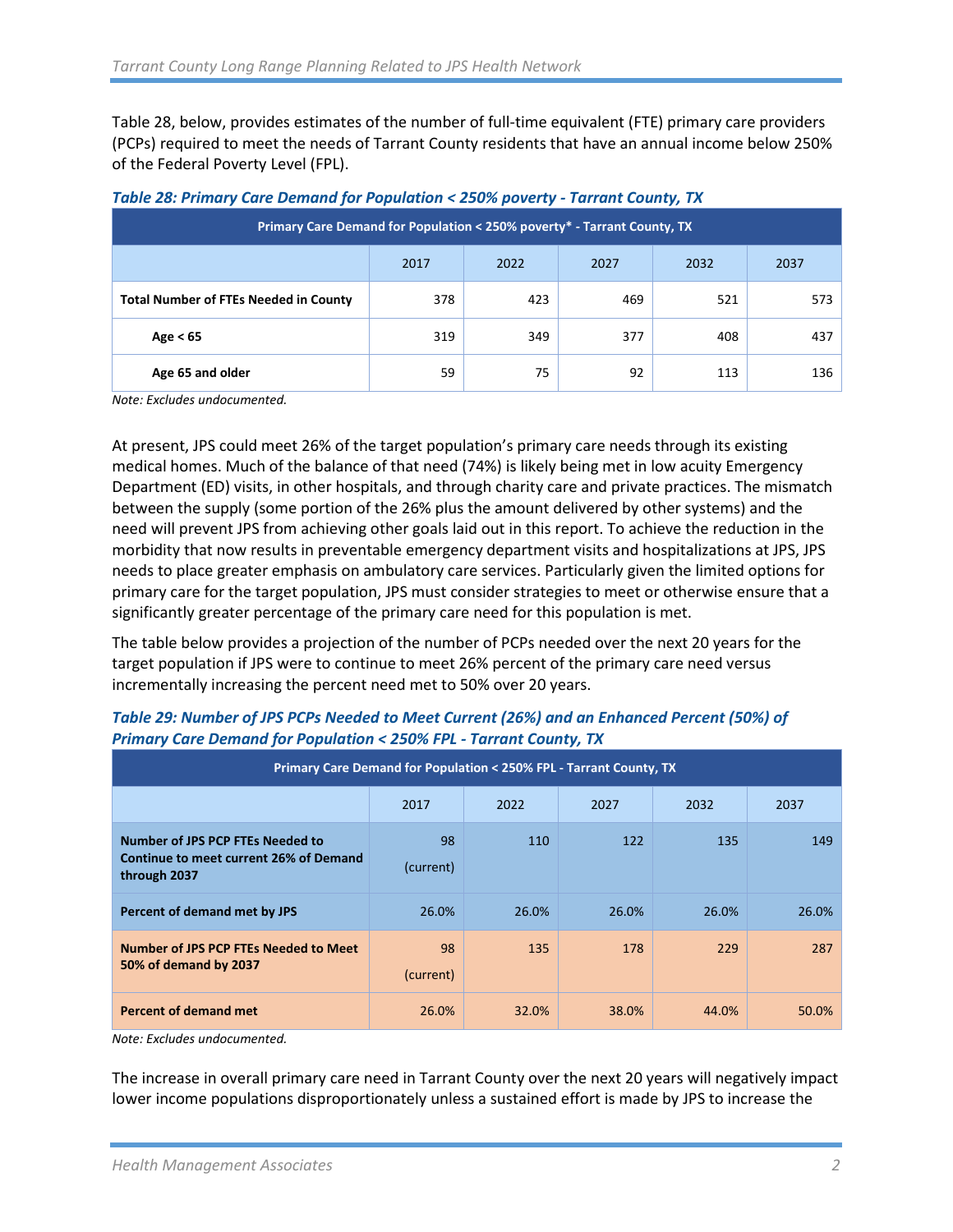percent of the target population need met from 26% to a much higher level. While we present two scenarios above, one in which the status quo is maintained, and one in which JPS meets a significantly higher percentage of primary care needs of the <250% FPL population, we created a tool that allows for changes in primary care coverage assumptions that auto-calculates the resulting primary care FTE requirements. (Refer to Supplemental Spreadsheet – Population Estimates and Predicted Demand.)

As depicted in Table 30 below, in order for JPS to increase their primary care capacity to meet 50% of need of the target population as modeled above, an additional 188 FTEs beyond attrition would be needed by 2037. While new health centers could be developed and/or existing health centers expanded, this increase in PCPs would require the equivalent of approximately 19 new health centers of a recommended size of 18 exam rooms by 2037.

#### *Table 30: Incremental Primary Care FTEs and Health Center Needs with Assumptions to Meet 50% Need of Population <250% FPL, Tarrant County, TX*

| Incremental Primary Care FTEs and Health Center Needs for < 250%FPL - Tarrant County, TX |      |                      |    |    |     |  |  |  |  |
|------------------------------------------------------------------------------------------|------|----------------------|----|----|-----|--|--|--|--|
|                                                                                          | 2022 | 2037<br>2027<br>2032 |    |    |     |  |  |  |  |
| Number of FTEs Needed to be Added<br>by the Indicated Year                               | 37   | 43                   | 51 | 57 | 188 |  |  |  |  |
| <b>Number of Health Centers Needed to</b><br>be Added by the Indicated Year              | 4    | 4                    | 5  | 6  | 19  |  |  |  |  |

It is important to note that maintaining the current level of 26% of needs met for the population <250% FPL is projected to result in a *falling percentage of need met* for the JPS Connection-eligible population over time, as demonstrated in Table 31 below.

#### *Table 31: Primary Care Demand for JPS Connection-eligible Population - Tarrant County, TX*

| Primary Care Demand for JPS Connection - Tarrant County, TX              |                 |                      |       |       |       |  |      |  |  |
|--------------------------------------------------------------------------|-----------------|----------------------|-------|-------|-------|--|------|--|--|
|                                                                          | 2017            | 2022<br>2027<br>2032 |       |       |       |  | 2037 |  |  |
| <b>Number of FTEs Needed</b>                                             | 263             | 301                  | 340   | 386   | 433   |  |      |  |  |
| Age $< 65$                                                               | 204             | 226                  | 248   | 273   | 297   |  |      |  |  |
| Age 65 and older                                                         | 59              | 75                   | 92    | 113   | 136   |  |      |  |  |
| Number of JPS PCP FTEs (extrapolated<br>across years at same demand met) | 98<br>(current) | 110                  | 122   | 136   | 149   |  |      |  |  |
| Percent of demand met by JPS                                             | 37.4%           | 36.6%                | 35.9% | 35.2% | 34.4% |  |      |  |  |

#### **Assumptions:**

| $\bullet$ | Generalist visits per 1,000 population <sup>1</sup> :                | 1,718        |
|-----------|----------------------------------------------------------------------|--------------|
| $\bullet$ | Medicare primary care visits per 1,000 beneficiaries <sup>2</sup>    | 2.949        |
| $\bullet$ | Average primary care cost per beneficiary <sup>3</sup>               | \$524        |
| $\bullet$ | Total revenues <sup>4</sup>                                          | \$634,928.95 |
| $\bullet$ | Average compensation per primary care physician <sup>5</sup>         | \$241,273    |
| $\bullet$ | Percent of revenues from physician costs <sup>6</sup>                | 38%          |
| $\bullet$ | Number of visits seen by average primary care physician <sup>4</sup> | 3.574        |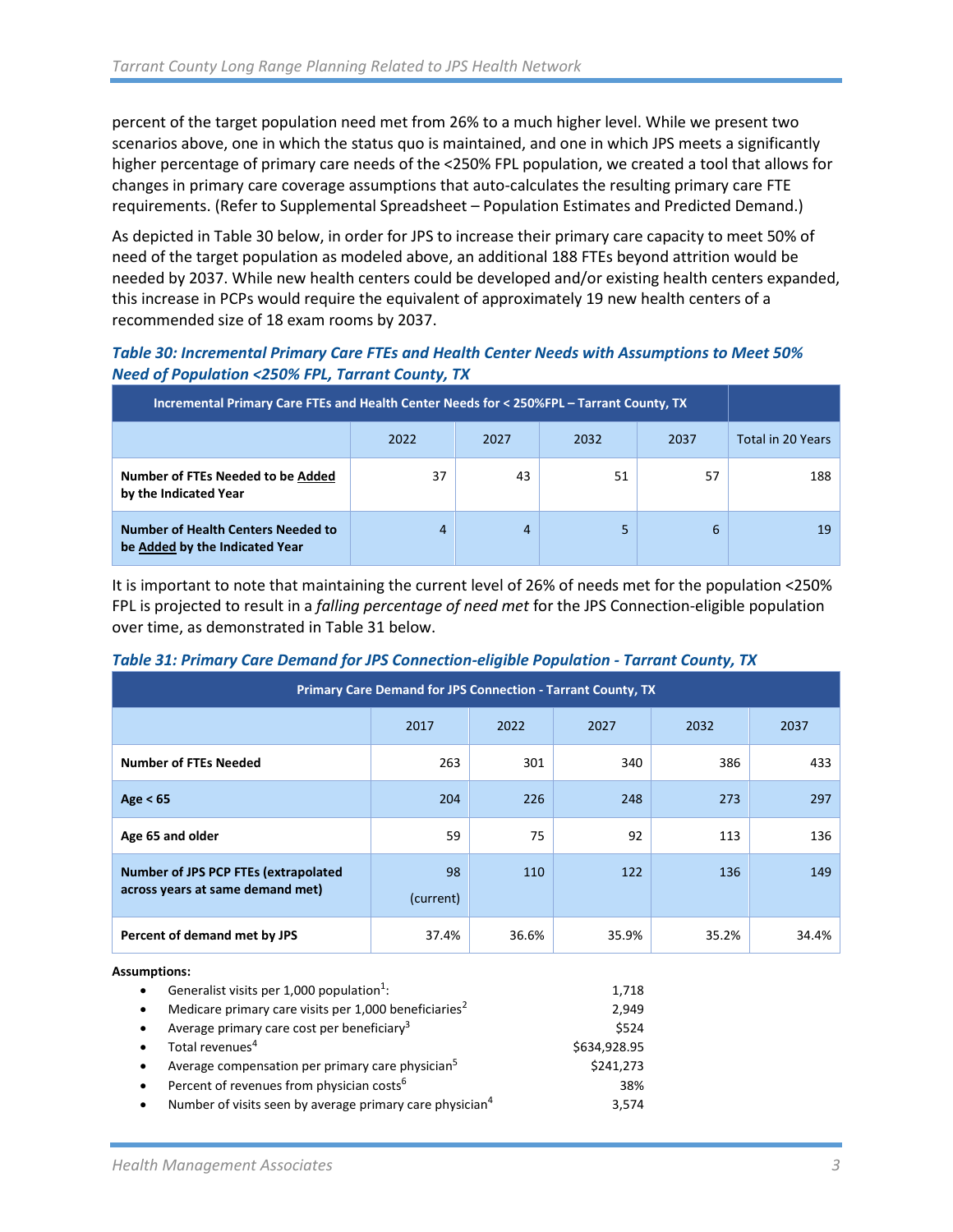| $\bullet$ | Percent of FTEs of primary care providers spent in primary care <sup>7</sup> | 67%         |
|-----------|------------------------------------------------------------------------------|-------------|
| $\bullet$ | Number of primary care visits in $US1$                                       | 490,831,000 |
| $\bullet$ | Estimated number of primary care providers <sup>8</sup>                      | 205,000     |
| $\bullet$ | FTEs per health center with 18 exams rooms, 36K visits <sup>9</sup>          | 10          |
| $\bullet$ | Percent of undocumented in Tarrant who are over age 65                       | 2%          |
| $\bullet$ | Assumed Percentage of Primary Care Needs Met                                 | 26%         |
| $\bullet$ | Visits to primary care in JPS in FY2015                                      | 351,052     |

• Number of FTEs are estimated for primary care providers; this includes physicians, as well as advanced nurse practitioners and physician assistants expected to have a panel size close to the size of the physician panels.

*<sup>1</sup> National Ambulatory Medical Care Survey 2Calculated estimate from other sources in this list 32012 CommonWealth: Paying More for Primary Care: Can It Help Bend the Medicare Cost Curve 4Calculated estimate from other sources in this list 5http://blogs.aafp.org/fpm/gettingpaid/category/Physician+compensation 6MGMA Cost Survey: 2014 Report Based on 2013 Data 7Estimate to get visits close to separately identified of 3,600 8HRSA Health Workforce: Projecting the Supply and Demand for Primary Care Practitioners Through 2020 9Assumes 3,600 visits per year 10Dartmouth Atlas 2011 for Fort Worth Service Area, 57.5 primary care physicians per 100,000 population*

Note: Methods used to calculate the need for primary care providers and community health centers are described in detail in the Appendix.

### <span id="page-5-0"></span>**Specialty Care**

Specialty care needs and workforce requirements also are expected to grow over the next two decades, and it is widely recognized that JPS is the main provider of specialty care for the < 250% FPL population. For the specialties covered (see Table 32 below), JPS currently has FTE capacity that would be expected to be able to serve on average 27% of specialty demand. This ranges from JPS meeting approximately 6% (dermatology) to 72% (infectious disease) of the estimated need of the population with incomes below 250% FPL. Two hospital-based specialties appear to have enough FTEs to serve more than the total population under 250% FPL. This could be for a number of reasons, including that a broader population is served, academic work is causing each FTE to be less than one FTE of clinical time, or other efficiency issues.

There is no correlation between wait times and the calculated percentage of need identified. For example, general surgery FTEs are only sufficient to serve 14% of the estimated need and yet have a much shorter wait time than gastroenterology, which is expected to meet nearly 50% of the estimated need. The reason for the lack of correlation may be that post-surgical visits are the largest feeder of clinic visits and there may not be adequate surgical capacity to create this flow. With gastroenterology, non-urgent new visits and procedures are fed in from primary care, the Emergency Department, and other systems of care. Differences in service efficiencies could also be present. In any case, it is clear that the FTEs are only sufficient for a fraction of most specialty needs and that population growth will result in the need for a great deal of additional specialty capacity. In addition to the overall estimated need, specific specialties were analyzed to determine the number of specialists needed if the current percentage of population need were to continue to be met. Current FTEs were estimated by visit data when FTE data were not available.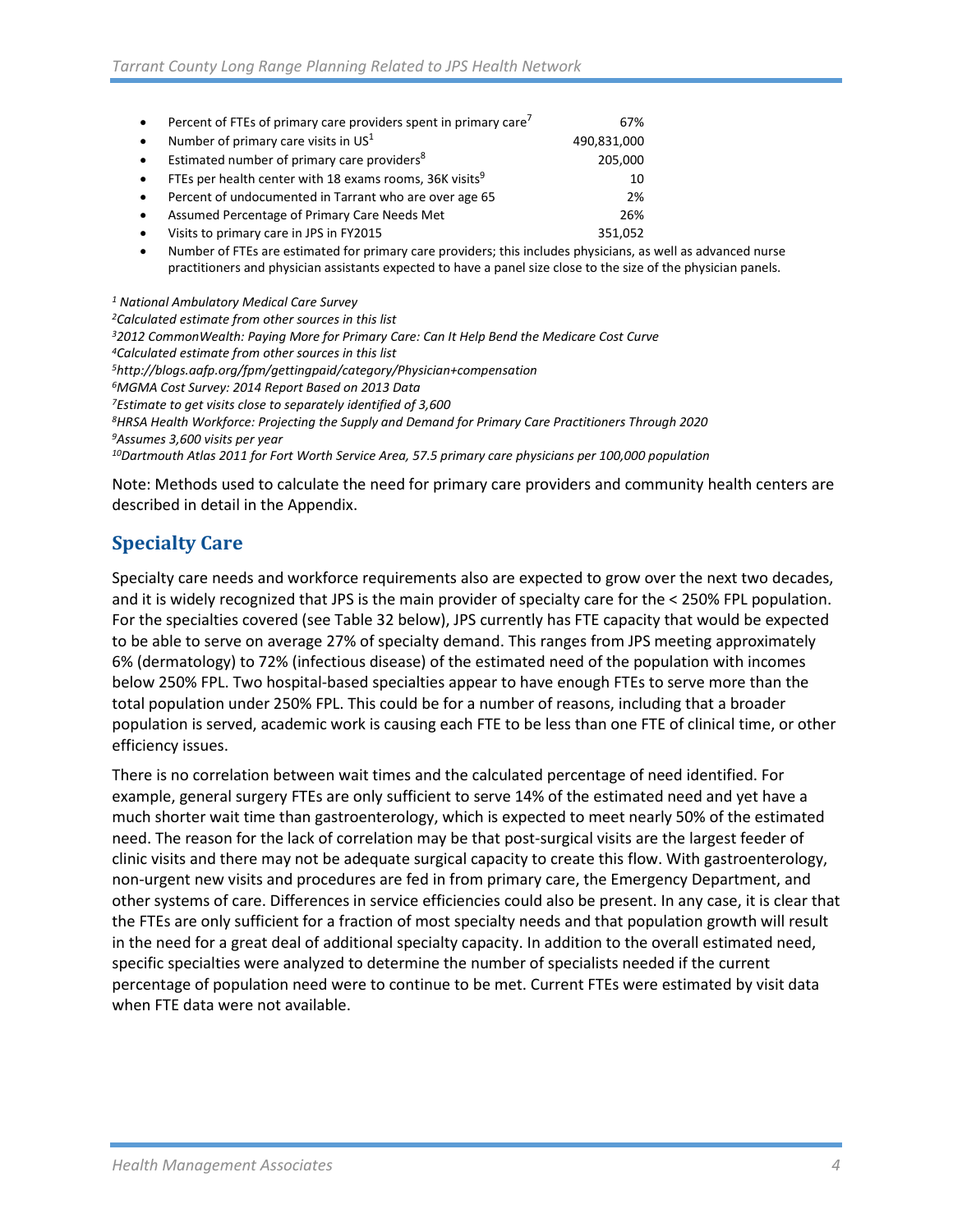| ne ser rotar specially ries necaea for population. Look poverty<br>Total Specialty FTEs needed for population <250% poverty |                     |                                   |                                   |                   |      |                                      |      |      |  |
|-----------------------------------------------------------------------------------------------------------------------------|---------------------|-----------------------------------|-----------------------------------|-------------------|------|--------------------------------------|------|------|--|
|                                                                                                                             | <b>JPS</b>          | Estimated                         | Percent of                        | Wait              |      | <b>Estimated need Tarrant County</b> |      |      |  |
|                                                                                                                             | <b>FTEs</b><br>2017 | need<br>Tarrant<br>County<br>2017 | need met<br>by JPS<br><b>FTEs</b> | times<br>(months) | 2022 | 2027                                 | 2032 | 2037 |  |
| <b>Specialties</b>                                                                                                          |                     |                                   |                                   |                   |      |                                      |      |      |  |
| <b>Allergy &amp; Immunology</b>                                                                                             | $\mathbf{0}$        | 7.6                               | 0%                                | no data           | 8.4  | 9.2                                  | 10.1 | 11.0 |  |
| Cardiology                                                                                                                  | 8                   | 30.5                              | 26%                               | no data           | 35.0 | 39.8                                 | 45.3 | 51.0 |  |
| <b>Cardiovascular Surgery</b>                                                                                               | 5                   | 11.2                              | 45%                               | 1 to 2            | 12.9 | 14.6                                 | 16.7 | 18.8 |  |
| <b>Child Psychiatry</b>                                                                                                     | $\mathbf{1}$        | 24.6                              | 4%                                | no data           | 26.9 | 29.0                                 | 31.4 | 33.7 |  |
| <b>Dermatology</b>                                                                                                          | $\mathbf{1}$        | 17.6                              | 6%                                | 12                | 19.8 | 22.0                                 | 24.4 | 26.9 |  |
| Endocrinology                                                                                                               | 2.5                 | 6.6                               | 38%                               | 4 to 10           | 7.4  | 8.2                                  | 9.1  | 10.0 |  |
| Gastroenterology                                                                                                            | 7.8                 | 16.7                              | 47%                               | 5 to 12           | 18.8 | 20.8                                 | 23.2 | 25.6 |  |
| <b>Hematology-Oncology</b>                                                                                                  | 8.0                 | 19.7                              | 41%                               | no data           | 22.6 | 25.7                                 | 29.2 | 32.9 |  |
| <b>Infectious Diseases</b>                                                                                                  | $\overline{4}$      | 5.5                               | 72%                               | 8                 | 6.2  | 6.8                                  | 7.4  | 8.1  |  |
| Neonatology                                                                                                                 | 11.5                | 6.3                               | 182%                              | no data           | 6.9  | 7.5                                  | 8.1  | 8.6  |  |
| <b>Nephrology</b>                                                                                                           | 6                   | 8.8                               | 68%                               | 4 to 12           | 10.1 | 11.5                                 | 13.1 | 14.7 |  |
| <b>Neurology</b>                                                                                                            | 4.4                 | 17.7                              | 25%                               | 4 to 12           | 20.3 | 23.1                                 | 26.3 | 29.6 |  |
| <b>Neurosurgery</b>                                                                                                         | $\overline{2}$      | 9.4                               | 21%                               | $\overline{2}$    | 10.5 | 11.7                                 | 13.0 | 14.3 |  |
| Ophthalmology                                                                                                               | 7                   | 26.4                              | 26%                               | 12                | 29.7 | 32.9                                 | 36.7 | 40.4 |  |
| <b>Orthopedic Surgery</b>                                                                                                   | 9.7                 | 37.7                              | 26%                               | 2 to 9            | 42.3 | 47.0                                 | 52.3 | 57.7 |  |
| Otolaryngology                                                                                                              | 2.2                 | 20.3                              | 11%                               | $3$ to $4$        | 22.7 | 25.3                                 | 28.1 | 31.0 |  |
| <b>Physical Med &amp; Rehab</b>                                                                                             | 5                   | 10.5                              | 47%                               | $\overline{4}$    | 11.8 | 13.1                                 | 14.6 | 16.1 |  |
| <b>Plastic Surgery</b>                                                                                                      | $\mathbf{1}$        | 10.5                              | 10%                               | no data           | 11.6 | 12.7                                 | 14.0 | 15.2 |  |
| Psychiatry                                                                                                                  | 32                  | 62.3                              | 51%                               | no data           | 69.1 | 75.8                                 | 83.3 | 90.8 |  |
| <b>Pulmonary Diseases</b>                                                                                                   | $\overline{2}$      | 10.2                              | 20%                               | 10                | 11.5 | 12.7                                 | 14.2 | 15.6 |  |
| Rheumatology                                                                                                                | 2.4                 | 9.6                               | 25%                               | $\overline{4}$    | 10.8 | 12.0                                 | 13.3 | 14.7 |  |
| Surgery, General                                                                                                            | 9                   | 63.3                              | 14%                               | $2$ to $5$        | 71.0 | 78.9                                 | 87.8 | 96.8 |  |

#### *Table 32: Total Specialty FTEs needed for population <250% poverty*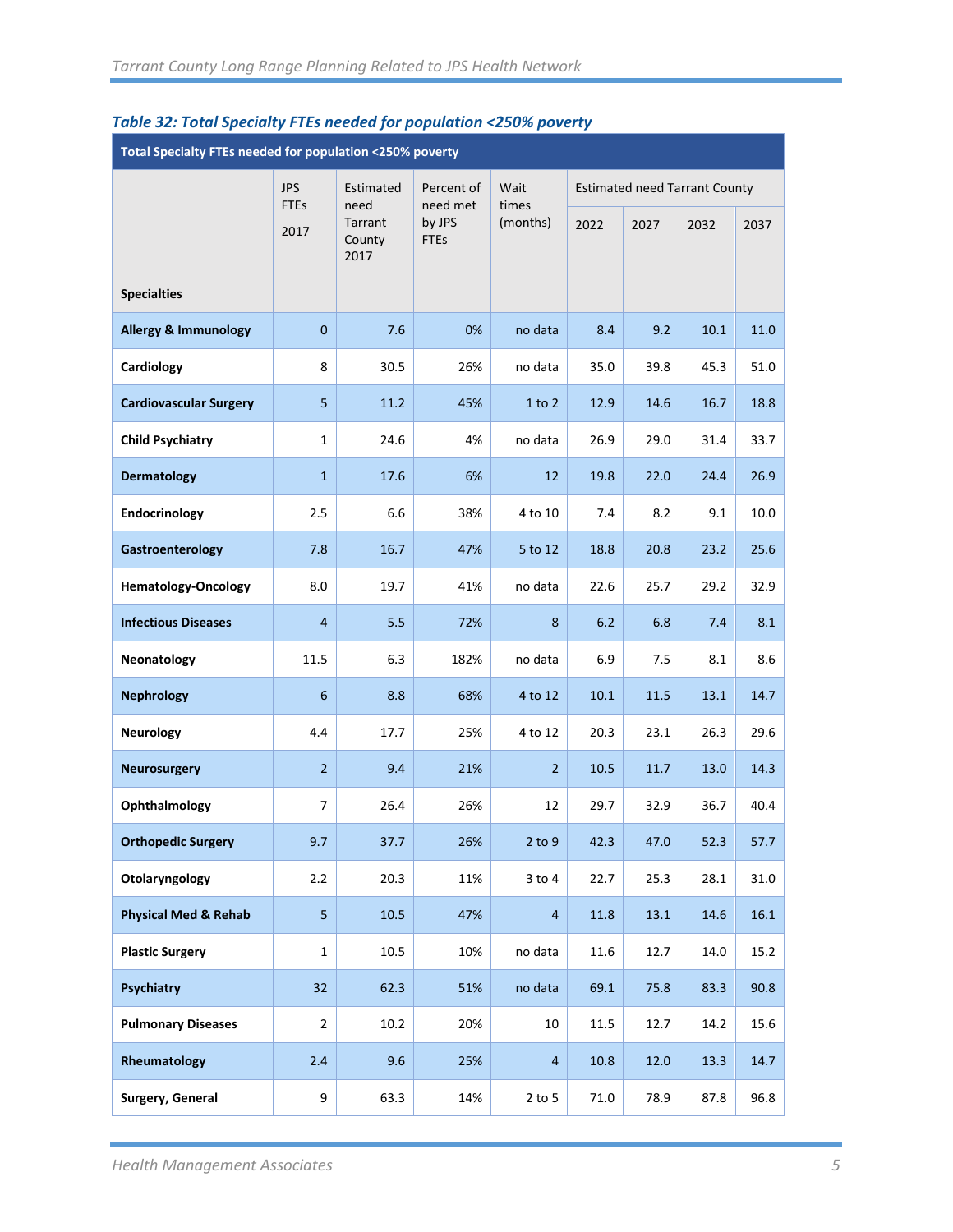| <b>Thoracic Surgery</b>   | $\mathbf{1}$ | 7.6  | 13%  | no data  | 8.8  | 9.9  | 11.3 | 12.8 |
|---------------------------|--------------|------|------|----------|------|------|------|------|
| <b>Urology</b>            | 2.6          | 24.6 | 11%  | $6$ to 9 | 28.3 | 32.1 | 36.5 | 41.1 |
| Anesthesiology            | 77           | 52.2 | 147% | no data  | 58.6 | 65.1 | 72.5 | 79.9 |
| <b>Emergency Medicine</b> | 90           | 40.4 | 223% | n/a      | 45.4 | 50.4 | 56.1 | 61.9 |
| Pathology                 | 8.5          | 40.0 | 21%  | n/a      | 44.9 | 49.9 | 55.5 | 61.2 |
| Radiology                 | 6.5          | 46.0 | 14%  | n/a      | 51.6 | 57.3 | 63.8 | 70.4 |
| <b>TOTAL</b>              | 317          | 644  |      |          | 724  | 805  | 897  | 991  |

For many specialties, the current percentage of need met is not adequate, as evidenced by both the analysis and the wait times. The specialty-specific projection tables below show the current "capacityto-meet-need" being kept the same into the future. This projection tool can also be used to plan for a higher level of specialty support, which may be of strategic importance. Tables are prepared for cardiology, dermatology, endocrinology, gastroenterology, oncology, neurology, orthopedics, psychiatry, pulmonology, and urology, all at existing percent of demand met levels and all for physician FTEs. Advanced practice nurses (APNs) and physician assistants (PA) can and should be part of a plan to meet need, but this analysis is restricted to physician FTE estimations. Additionally, the estimates are based on a typical inpatient/outpatient mix and in services that are currently called upon to meet more inpatient need within Tarrant County, such as psychiatry, the analysis may show more need being met than actually is. The analysis would need to be adjusted in order to use for planning purposes in these cases.

To the extent that plans are made to continue to meet a relatively low percentage of need, such as in dermatology and urology, a variety of other strategies can be used to improve access, including partnering with other institutions (potentially rationalizing charity care to incorporate population strategies and innovations), strengthening referral rules to decrease inappropriate/low-need patients being placed in urgent/same day spots, deploying innovative access initiatives such as e-consults, and organizing space and staff to more specifically respond to the highest need/highest impact specialty services.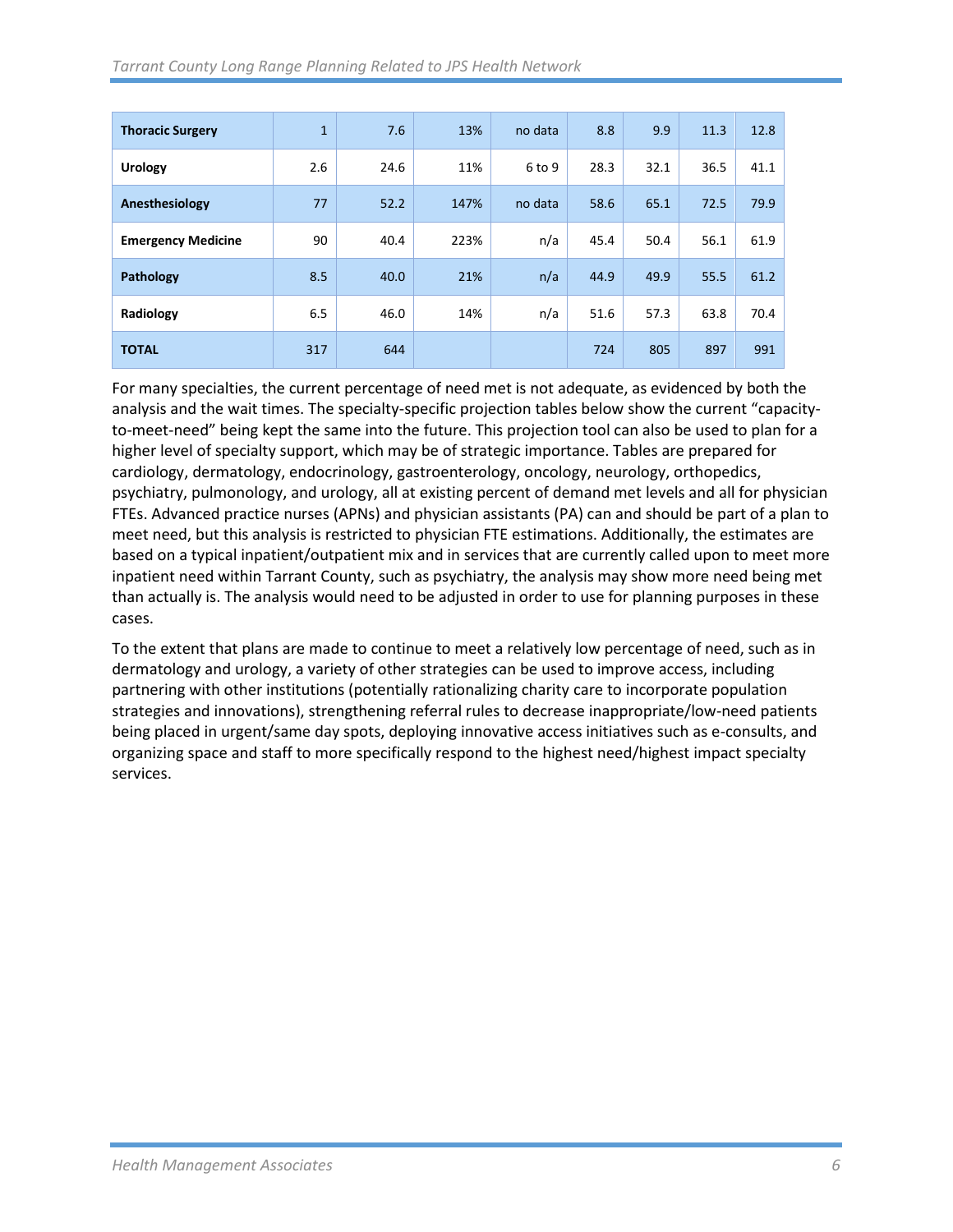| - -<br>Cardiology: Cardiology Demand for Population < 250% poverty* - Tarrant County, TX |                  |              |              |       |              |  |  |  |  |
|------------------------------------------------------------------------------------------|------------------|--------------|--------------|-------|--------------|--|--|--|--|
|                                                                                          | 2017             | 2022         | 2027         | 2032  | 2037         |  |  |  |  |
| <b>Number of FTEs Needed</b>                                                             | 30               | 35           | 40           | 45    | 51           |  |  |  |  |
| Age $< 65$                                                                               | 21               | 22           | 24           | 26    | 28           |  |  |  |  |
| Age 65 and older                                                                         | 10               | 12.6         | 15.5         | 19.0  | 23           |  |  |  |  |
| Number of FTEs in JPS (extrapolated across<br>years at same demand met)                  | 8.0<br>(current) | 9.2          | 10.5         | 11.9  | 13.4         |  |  |  |  |
| Percent of demand met by JPS                                                             | 26.3%            | 26.3%        | 26.3%        | 26.3% | 26.3%        |  |  |  |  |
| <b>Incremental FTEs needed</b>                                                           | n/a              | $\mathbf{1}$ | $\mathbf{1}$ | 2     | $\mathbf{1}$ |  |  |  |  |

### *Table 33: Cardiology: Cardiology Demand for Population < 250% poverty\* - Tarrant County, TX*

*Excludes undocumented* 

*Assumptions: Goal Percentage of Needs Met for Population <250% FPL: 26.3%*

#### *Table 34: Dermatology: Dermatology Demand for Population < 250% poverty\* - Tarrant County, TX*

| Dermatology: Dermatology Demand for Population < 250% poverty* - Tarrant County, TX |           |             |              |              |              |  |  |  |  |
|-------------------------------------------------------------------------------------|-----------|-------------|--------------|--------------|--------------|--|--|--|--|
|                                                                                     | 2017      | 2022        | 2027         | 2032         | 2037         |  |  |  |  |
| <b>Number of FTEs Needed</b>                                                        | 18        | 20          | 22           | 24           | 27           |  |  |  |  |
| Age $< 65$                                                                          | 15        | 16          | 17           | 19           | 20           |  |  |  |  |
| Age 65 and older                                                                    | 3         | 3.8         | 4.7          | 5.8          |              |  |  |  |  |
| Number of FTEs in JPS (extrapolated across years at                                 | 2.0       | 2.2         | 2.5          | 2.8          | 3.1          |  |  |  |  |
| same demand met)                                                                    | (current) |             |              |              |              |  |  |  |  |
| Percent of demand met by JPS                                                        | 11.4%     | 11.4%       | 11.4%        | 11.4%        | 11.4%        |  |  |  |  |
| <b>Incremental FTEs needed</b>                                                      | n/a       | $\mathbf 0$ | $\mathbf{0}$ | $\mathbf{1}$ | $\mathbf{0}$ |  |  |  |  |

*Excludes undocumented*

*2017 includes a planned increase of FTEs to 2, other tables show 1 FTE meeting 6% demand Assumptions: Goal Percentage of Needs Met for Population <250% FPL: 11.4%*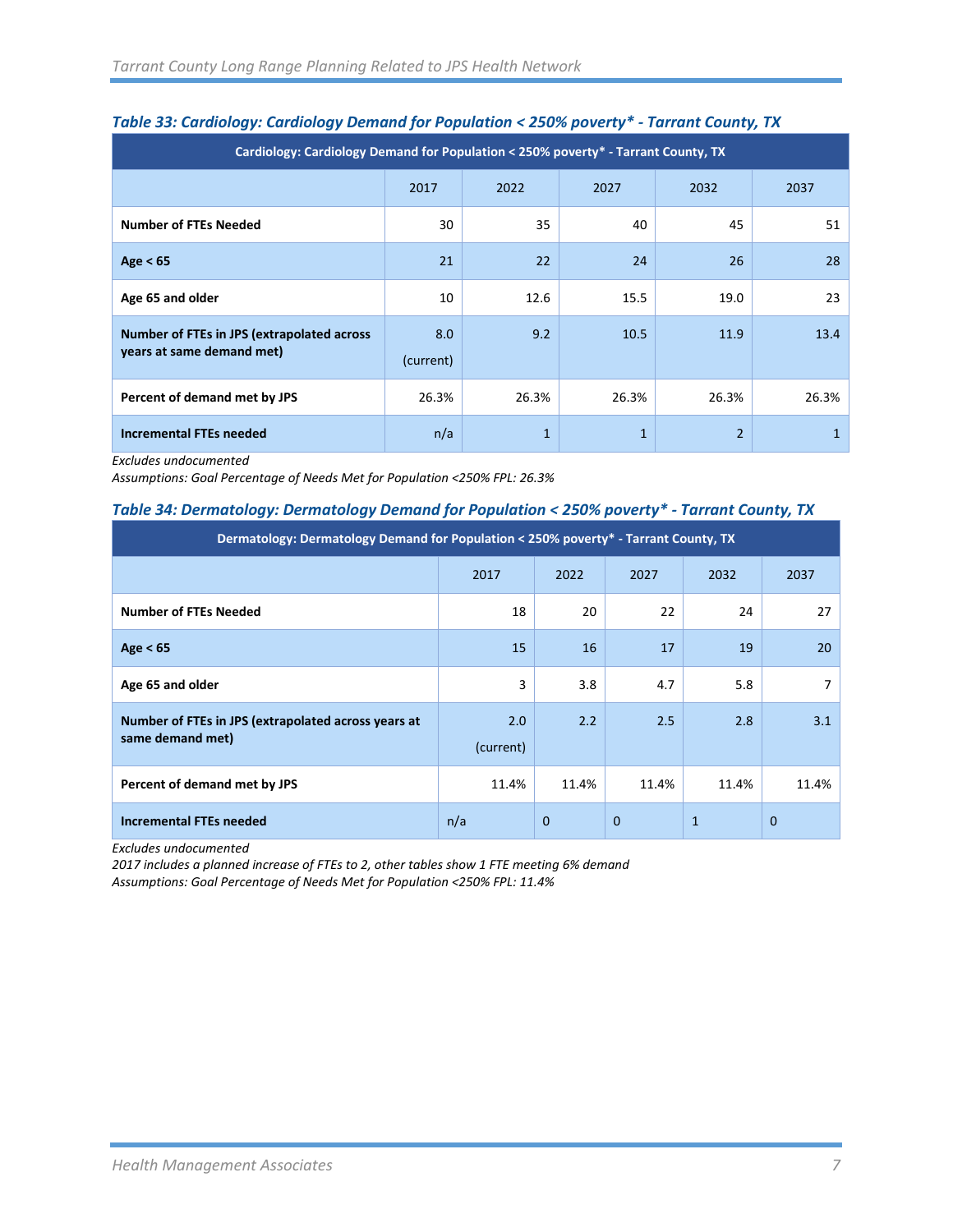| Endocrinology: Endocrinology Demand for Population < 250% poverty* - Tarrant County, TX |                              |              |       |              |                |  |  |  |  |
|-----------------------------------------------------------------------------------------|------------------------------|--------------|-------|--------------|----------------|--|--|--|--|
|                                                                                         | 2017<br>2022<br>2027<br>2032 |              |       |              |                |  |  |  |  |
| <b>Number of FTEs Needed</b>                                                            | 7                            | 7            | 8     | 9            | 10             |  |  |  |  |
| Age $< 65$                                                                              | 5                            | 6            | 6     | 7            | $\overline{7}$ |  |  |  |  |
| Age 65 and older                                                                        | 1                            | 1.4          | 1.8   | 2.2          | 3              |  |  |  |  |
| Number of FTEs in JPS (extrapolated across years at                                     | 2.5                          | 2.8          | 3.1   | 3.5          | 3.8            |  |  |  |  |
| same demand met)                                                                        | (current)                    |              |       |              |                |  |  |  |  |
| Percent of demand met by JPS                                                            | 38.1%                        | 38.1%        | 38.1% | 38.1%        | 38.1%          |  |  |  |  |
| <b>Incremental FTEs needed</b>                                                          | n/a                          | $\mathbf{0}$ | 1     | $\mathbf{0}$ | $\Omega$       |  |  |  |  |

### *Table 35: Endocrinology: Endocrinology Demand for Population < 250% poverty\* - Tarrant County, TX*

Excludes undocumented

Assumptions: Goal Percentage of Needs Met for Population <250% FPL: 38.1%

#### *Table 36: Gastroenterology: Gastroenterology Demand for Population < 250% poverty\* - Tarrant County, TX*

| Gastroenterology: Gastroenterology Demand for Population < $250\%$ poverty* - Tarrant County, TX |           |       |       |       |       |  |  |  |  |
|--------------------------------------------------------------------------------------------------|-----------|-------|-------|-------|-------|--|--|--|--|
|                                                                                                  | 2017      | 2022  | 2027  | 2032  | 2037  |  |  |  |  |
| <b>Number of FTEs Needed</b>                                                                     | 17        | 19    | 21    | 23    | 26    |  |  |  |  |
| Age $< 65$                                                                                       | 14        | 15    | 16    | 18    | 19    |  |  |  |  |
| Age 65 and older                                                                                 | 3         | 3.6   | 4.5   | 5.5   | 7     |  |  |  |  |
| Number of FTEs in JPS (extrapolated across years at                                              | 7.8       | 8.8   | 9.7   | 10.8  | 11.9  |  |  |  |  |
| same demand met)                                                                                 | (current) |       |       |       |       |  |  |  |  |
| Percent of demand met by JPS                                                                     | 46.7%     | 46.7% | 46.7% | 46.7% | 46.7% |  |  |  |  |
| <b>Incremental FTEs needed</b>                                                                   | n/a       | 1     | 1     | 1     |       |  |  |  |  |

*Excludes undocumented*

*Assumptions: Goal Percentage of Needs Met for Population <250% FPL: 46.7%*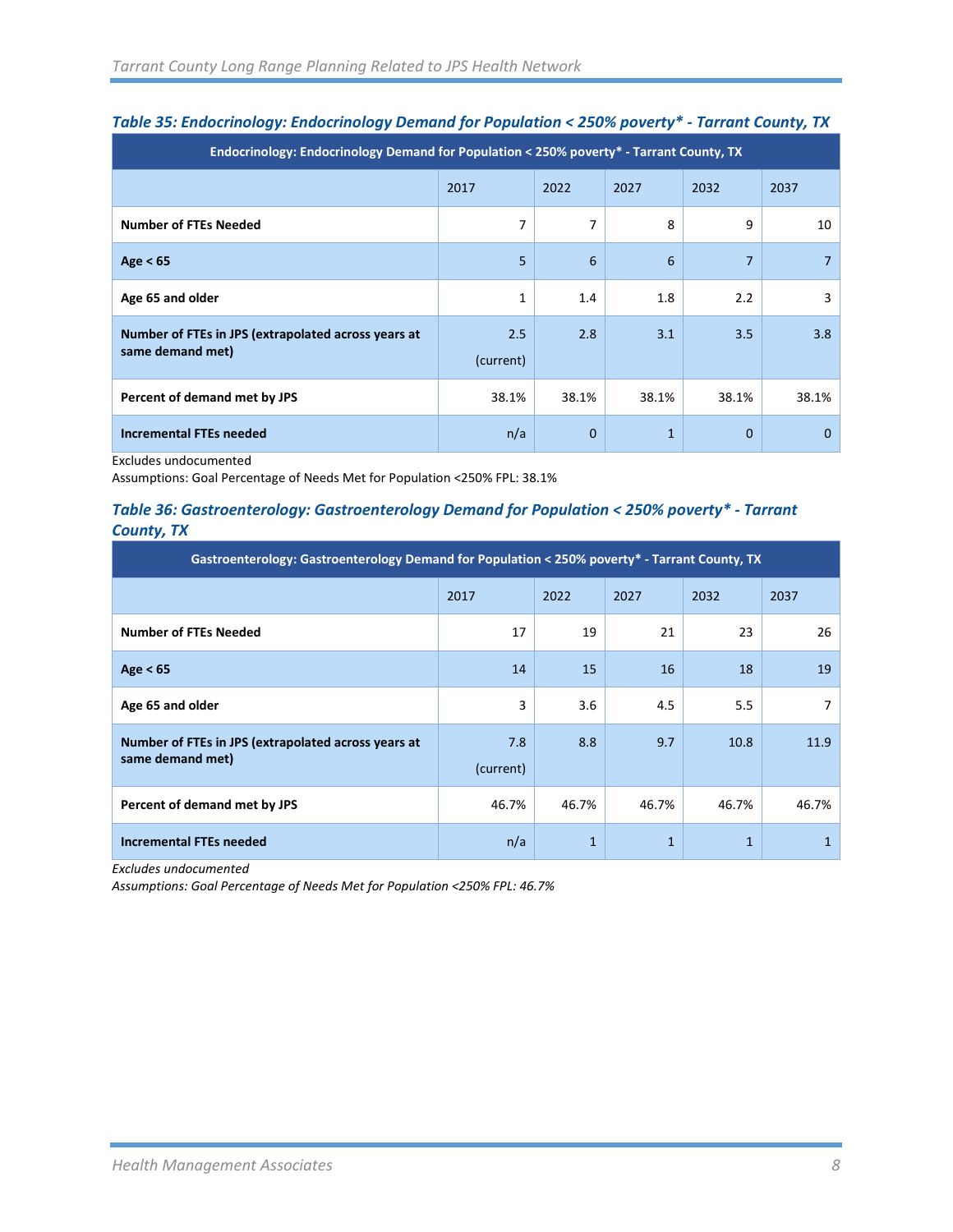| Oncology: Oncology Demand for Population < 250% poverty* - Tarrant County, TX |                  |              |              |                |              |  |  |  |  |  |  |
|-------------------------------------------------------------------------------|------------------|--------------|--------------|----------------|--------------|--|--|--|--|--|--|
| 2022<br>2017<br>2027<br>2032<br>2037                                          |                  |              |              |                |              |  |  |  |  |  |  |
| <b>Number of FTEs Needed</b>                                                  | 20               | 23           | 26           | 29             | 33           |  |  |  |  |  |  |
| Age $< 65$                                                                    | 13               | 15           | 16           | 17             | 18           |  |  |  |  |  |  |
| Age 65 and older                                                              | 6                | 8.1          | 10.0         | 12.3           | 15           |  |  |  |  |  |  |
| Number of FTEs in JPS (extrapolated across years at<br>same demand met)       | 8.0<br>(current) | 9.2          | 10.4         | 11.9           | 13.4         |  |  |  |  |  |  |
| Percent of demand met by JPS                                                  | 40.7%            | 40.7%        | 40.7%        | 40.7%          | 40.7%        |  |  |  |  |  |  |
| <b>Incremental FTEs needed</b>                                                | n/a              | $\mathbf{1}$ | $\mathbf{1}$ | $\overline{2}$ | $\mathbf{1}$ |  |  |  |  |  |  |

#### *Table 37: Oncology: Oncology Demand for Population < 250% poverty\* - Tarrant County, TX*

*Excludes undocumented*

*Assumptions: Goal Percentage of Needs Met for Population <250% FPL: 40.7%*

#### *Table 38: Neurology: Neurology Demand for Population < 250% poverty\* - Tarrant County, TX*

| Neurology: Neurology Demand for Population < 250% poverty* - Tarrant County, TX |           |              |              |       |       |  |  |  |  |
|---------------------------------------------------------------------------------|-----------|--------------|--------------|-------|-------|--|--|--|--|
| 2017<br>2022<br>2027<br>2032                                                    |           |              |              |       |       |  |  |  |  |
| <b>Number of FTEs Needed</b>                                                    | 18        | 20           | 23           | 26    | 30    |  |  |  |  |
| Age $< 65$                                                                      | 12        | 13           | 14           | 15    | 16    |  |  |  |  |
| Age 65 and older                                                                | 6         | 7.3          | 9.0          | 11.1  | 13    |  |  |  |  |
| Number of FTEs in JPS (extrapolated across years at                             | 4.4       | 5.1          | 5.7          | 6.6   | 7.4   |  |  |  |  |
| same demand met)                                                                | (current) |              |              |       |       |  |  |  |  |
| Percent of demand met by JPS                                                    | 24.9%     | 24.9%        | 24.9%        | 24.9% | 24.9% |  |  |  |  |
| <b>Incremental FTEs needed</b>                                                  | n/a       | $\mathbf{1}$ | $\mathbf{0}$ | 1     |       |  |  |  |  |

*Excludes undocumented*

*Assumptions: Goal Percentage of Needs Met for Population <250% FPL: 24.9%*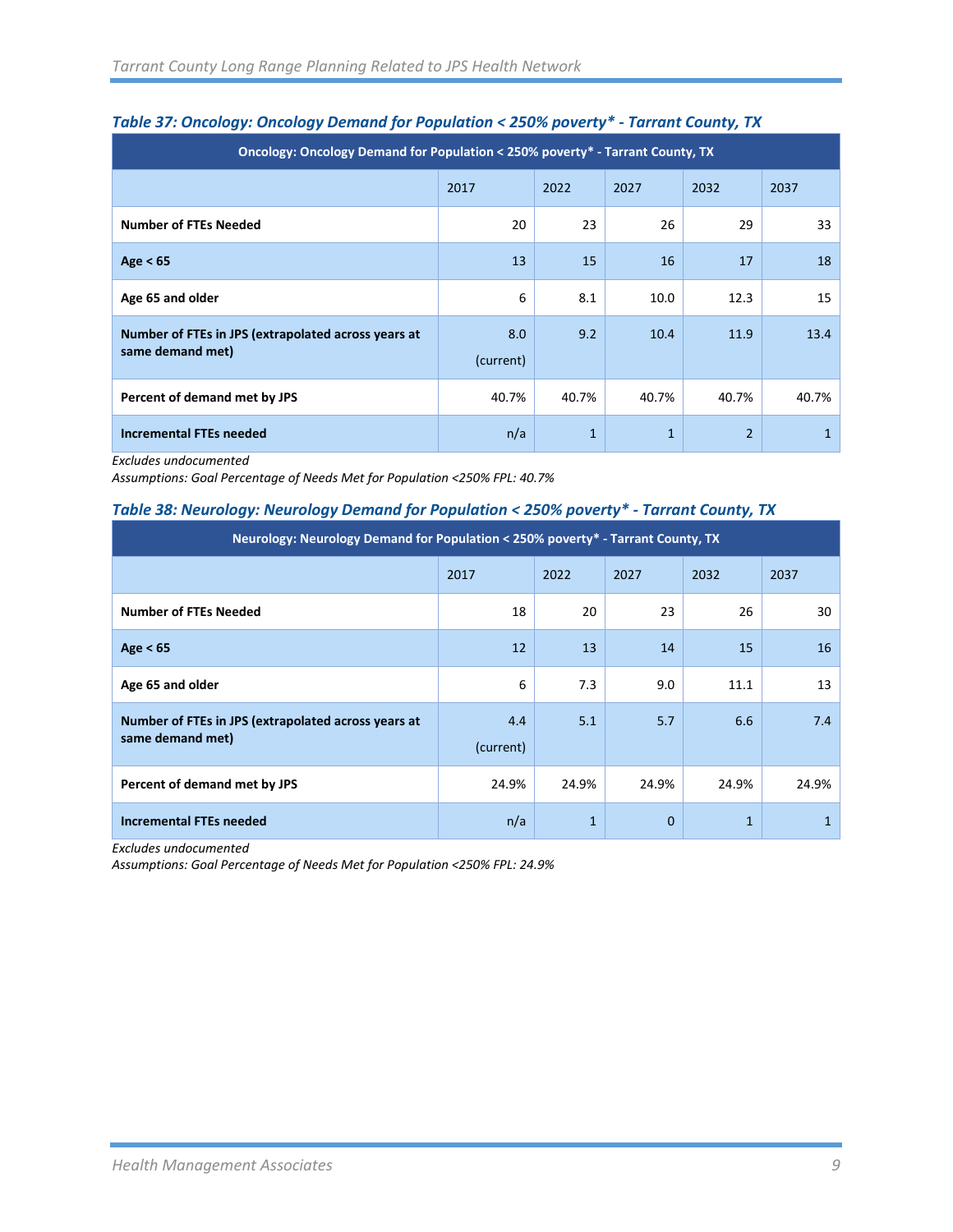| Ortho: Orthopedic Surgeon Demand for Population < 250% poverty* - Tarrant County, TX |           |              |              |                |              |  |  |  |  |  |
|--------------------------------------------------------------------------------------|-----------|--------------|--------------|----------------|--------------|--|--|--|--|--|
| 2017<br>2022<br>2027<br>2032                                                         |           |              |              |                |              |  |  |  |  |  |
| <b>Number of FTEs Needed</b>                                                         | 38        | 42           | 47           | 52             | 58           |  |  |  |  |  |
| Age $< 65$                                                                           | 31        | 34           | 37           | 40             | 43           |  |  |  |  |  |
| Age 65 and older                                                                     | 6         | 8.1          | 10.0         | 12.3           | 15           |  |  |  |  |  |
| Number of FTEs in JPS (extrapolated across years at<br>same demand met)              | 9.7       | 10.9         | 12.1         | 13.5           | 14.8         |  |  |  |  |  |
|                                                                                      | (current) |              |              |                |              |  |  |  |  |  |
| Percent of demand met by JPS                                                         | 25.8%     | 25.8%        | 25.8%        | 25.8%          | 25.8%        |  |  |  |  |  |
| <b>Incremental FTEs needed</b>                                                       | n/a       | $\mathbf{1}$ | $\mathbf{1}$ | $\overline{2}$ | $\mathbf{1}$ |  |  |  |  |  |

#### *Table 39: Ortho: Orthopedic Surgeon Demand for Population < 250% poverty\* - Tarrant County, TX*

*Excludes undocumented*

*Assumptions: Goal Percentage of Needs Met for Population <250% FPL: 25.8%*

#### *Table 40: Psychiatry: Psychiatry Demand for Population < 250% poverty\* - Tarrant County, TX*

| Psychiatry: Psychiatry Demand for Population < 250% poverty* - Tarrant County, TX |           |       |                |       |       |  |  |  |  |  |  |
|-----------------------------------------------------------------------------------|-----------|-------|----------------|-------|-------|--|--|--|--|--|--|
| 2022<br>2027<br>2032<br>2017                                                      |           |       |                |       |       |  |  |  |  |  |  |
| <b>Number of FTEs Needed</b>                                                      | 62        | 69    | 76             | 83    | 91    |  |  |  |  |  |  |
| Age $< 65$                                                                        | 56        | 62    | 67             | 72    | 77    |  |  |  |  |  |  |
| Age 65 and older                                                                  | 6         | 7.4   | 9.1            | 11.2  | 13    |  |  |  |  |  |  |
| Number of FTEs in JPS (extrapolated across years at                               | 32.0      | 35.5  | 38.9           | 42.8  | 46.7  |  |  |  |  |  |  |
| same demand met)                                                                  | (current) |       |                |       |       |  |  |  |  |  |  |
| Percent of demand met by JPS                                                      | 51.4%     | 51.4% | 51.4%          | 51.4% | 51.4% |  |  |  |  |  |  |
| <b>Incremental FTEs needed</b>                                                    | n/a       | 3     | $\overline{4}$ | 4     | 4     |  |  |  |  |  |  |

*Excludes undocumented*

*Assumptions: Goal Percentage of Needs Met for Population <250% FPL: 51.4%*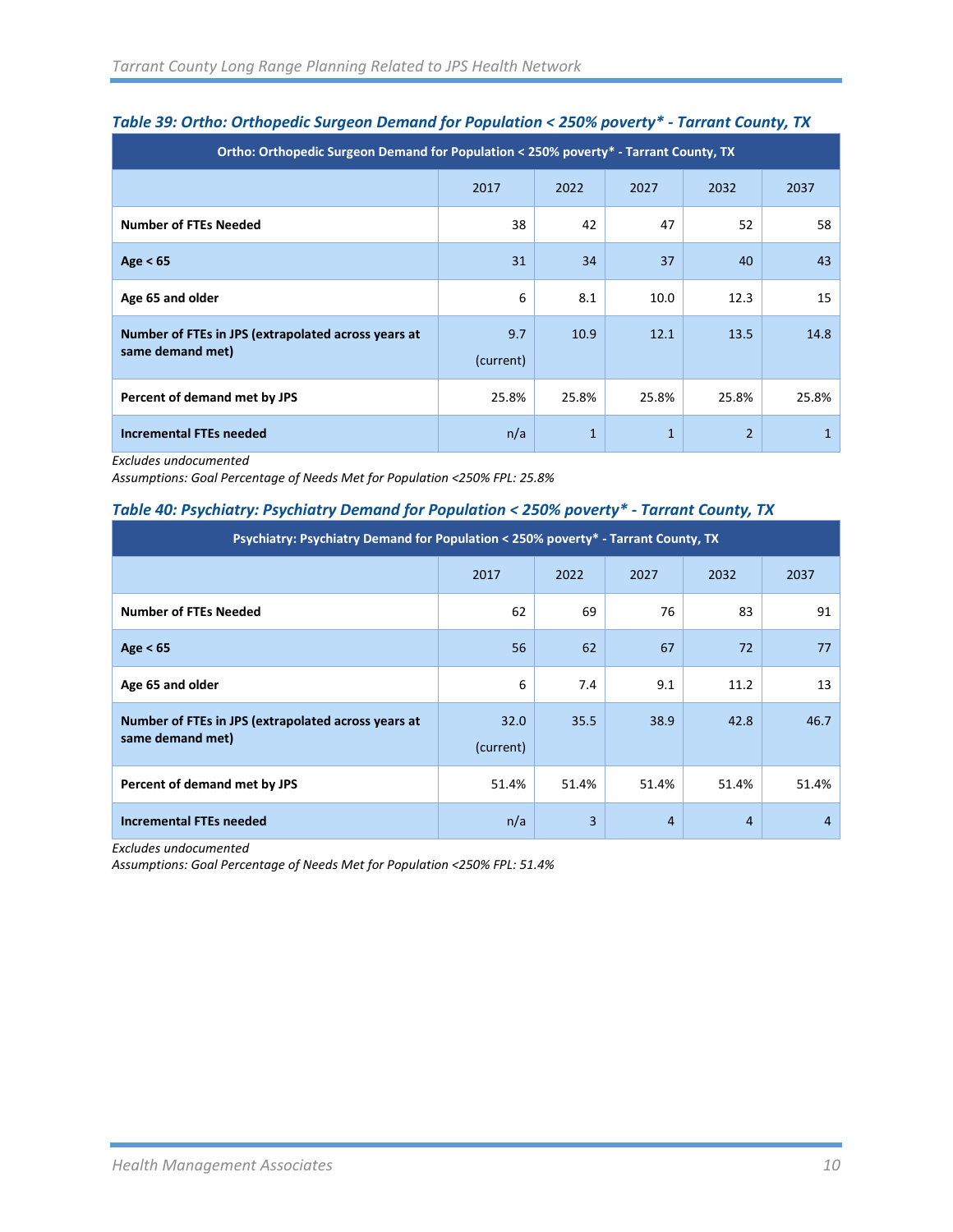| Pulmonary: Pulmonary Demand for Population < 250% poverty* - Tarrant County, TX |                  |              |              |              |              |  |  |  |  |  |
|---------------------------------------------------------------------------------|------------------|--------------|--------------|--------------|--------------|--|--|--|--|--|
| 2017<br>2022<br>2027<br>2032<br>2037                                            |                  |              |              |              |              |  |  |  |  |  |
| <b>Number of FTEs Needed</b>                                                    | 10               | 11           | 13           | 14           | 16           |  |  |  |  |  |
| Age $< 65$                                                                      | 8                | 9            | 10           | 11           | 12           |  |  |  |  |  |
| Age 65 and older                                                                | $\overline{2}$   | 2.2          | 2.7          | 3.4          | 4            |  |  |  |  |  |
| Number of FTEs in JPS (extrapolated across years at<br>same demand met)         | 2.0<br>(current) | 2.2          | 2.5          | 2.8          | 3.1          |  |  |  |  |  |
| Percent of demand met by JPS                                                    | 19.6%            | 19.6%        | 19.6%        | 19.6%        | 19.6%        |  |  |  |  |  |
| <b>Incremental FTEs needed</b>                                                  | n/a              | $\mathbf{0}$ | $\mathbf{0}$ | $\mathbf{1}$ | $\mathbf{0}$ |  |  |  |  |  |

#### *Table 41: Pulmonary: Pulmonary Demand for Population < 250% poverty\* - Tarrant County, TX*

*Excludes undocumented*

*Assumptions: Goal Percentage of Needs Met for Population <250% FPL: 19.6%*

#### *Table 42: Urology: Urology Demand for Population < 250% poverty\* - Tarrant County, TX*

| Urology: Urology Demand for Population < 250% poverty* - Tarrant County, TX |           |              |              |       |          |  |  |  |  |  |  |
|-----------------------------------------------------------------------------|-----------|--------------|--------------|-------|----------|--|--|--|--|--|--|
| 2017<br>2022<br>2027<br>2032<br>2037                                        |           |              |              |       |          |  |  |  |  |  |  |
| <b>Number of FTEs Needed</b>                                                | 25        | 28           | 32           | 37    | 41       |  |  |  |  |  |  |
| Age $< 65$                                                                  | 17        | 18           | 20           | 21    | 23       |  |  |  |  |  |  |
| Age 65 and older                                                            | 8         | 10.1         | 12.5         | 15.4  | 18       |  |  |  |  |  |  |
| Number of FTEs in JPS (extrapolated across years at                         | 2.6       | 3.4          | 3.9          | 4.5   | 5.0      |  |  |  |  |  |  |
| same demand met)                                                            | (current) |              |              |       |          |  |  |  |  |  |  |
| Percent of demand met by JPS                                                | 12.2%     | 12.2%        | 12.2%        | 12.2% | 12.2%    |  |  |  |  |  |  |
| <b>Incremental FTEs needed</b>                                              | n/a       | $\mathbf{1}$ | $\mathbf{0}$ | 1     | $\Omega$ |  |  |  |  |  |  |

*Note: Excludes undocumented*

*Assumptions: Goal Percentage of Needs Met for Population <250% FPL: 12.2*

Note: Methods used to calculate the need for specialties are described in detail in the Appendix.

### <span id="page-12-0"></span>**Psychiatry Bed Needs**

The number of psychiatric beds, unlike acute care medical beds for Tarrant County as a whole, are well below the current need level, and projected population growth will only increase the gap. Table 41 below bases public bed need on total population, with 70 beds per 100,000 patients. (See Delivery System chapter and Table 51 for more detail). Although the total number of public psychiatric beds needed by 2037 will be 2,064, as outlined in JPS Delivery System, a robust system of community behavioral health services could result in reducing this need to 1,032. If JPS plans to meet about one-half of this need, 516 beds will be needed, compared to the 132 current beds.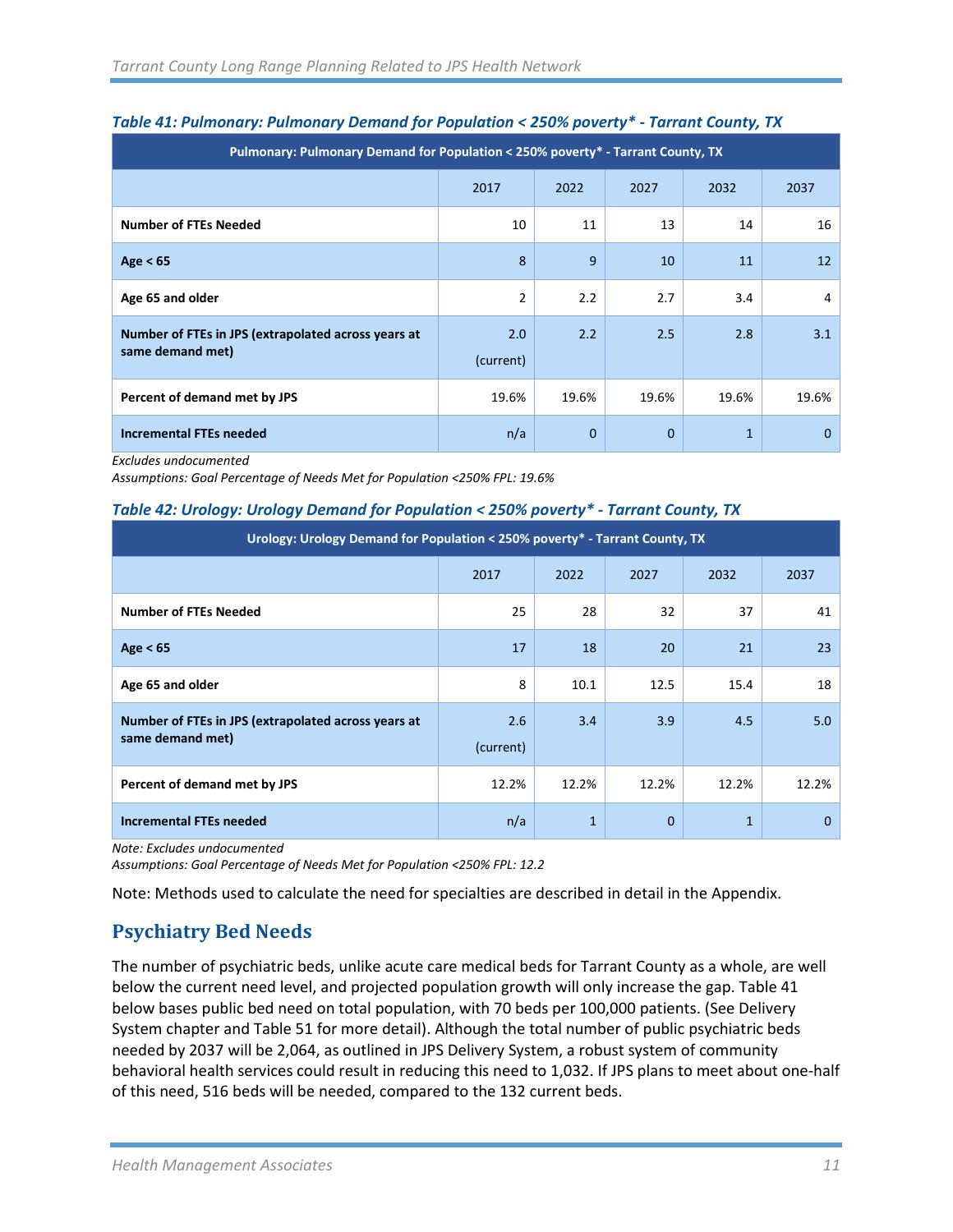#### *Table 43: Psychiatric Bed Needs\* - Tarrant County, TX*

| <b>Psychiatric Bed Needs* - Tarrant County, TX</b>          |       |       |       |       |       |  |  |  |  |  |
|-------------------------------------------------------------|-------|-------|-------|-------|-------|--|--|--|--|--|
|                                                             | 2017  | 2022  | 2027  | 2032  | 2037  |  |  |  |  |  |
| Total public beds needed at literature-supported level      | 1,414 | 1,568 | 1,722 | 1,893 | 2,064 |  |  |  |  |  |
| Total public beds needed with investments in new programing | 707   | 784   | 861   | 947   | 1,032 |  |  |  |  |  |
| JPS beds required to meet target of 50% of need             | 354   | 392   | 431   | 473   | 516   |  |  |  |  |  |
| <b>JPS actual (current) beds</b>                            | 132   | 132   | 132   | 132   | 132   |  |  |  |  |  |
|                                                             |       |       |       |       |       |  |  |  |  |  |
| Proportion of target contribution met                       | 37%   | 34%   | 31%   | 28%   | 26%   |  |  |  |  |  |
| Excludes undocumented                                       |       |       |       |       |       |  |  |  |  |  |
| Assumptions:                                                |       |       |       |       |       |  |  |  |  |  |

• *Current literature-supported need for public beds per 100,000: 70*

• *Percentage decrease from literature-supported level possible with enriched services: 50%*

• *Target percentage need met by JPS: 50%*

Note: Methods used to calculate the need for psychiatric beds are described in detail in the Appendix.

### <span id="page-13-0"></span>**Acute Medical Hospital Bed Needs**

Population growth and an aging population will increase the need for acute medical hospital beds. The table below projects the beds per thousand available *if no further capacity was built in Tarrant County*. Total beds for Tarrant County were calculated by subtracting the rate if no capacity was built from the target rate of beds per thousand and multiplying this by the total population. The number of beds for the population under 250% FPL was calculated differently by using only the incremental population and applying the final target bed rate. Therefore, the estimation methodology assumes that the additional under 250% FPL population (the growth) will all be well managed.

Given these assumptions, 770 beds will be needed in the next 20 years in Tarrant County. The number of beds needed for the population growth in the <250% FPL segment is 648. Decreasing bed rates in the current <250% FPL population (due to better management) will likely offset the need for a portion of the 648 beds. The extent of this offset is dependent on the relative reduction in bed use in this population versus others.

| Acute Medical Hospital Bed Needs* - Tarrant County, TX                                     |     |      |      |      |      |  |  |  |  |  |
|--------------------------------------------------------------------------------------------|-----|------|------|------|------|--|--|--|--|--|
| 2022<br>2017<br>2027<br>2032<br>2037                                                       |     |      |      |      |      |  |  |  |  |  |
| Beds per thousand for Tarrant County predicted population if no<br>further capacity built  | 2.0 | 1.8  | 1.7  | 1.5  | 1.4  |  |  |  |  |  |
| Target beds per thousand for Tarrant County population                                     | n/a | 1.92 | 1.82 | 1.73 | 1.65 |  |  |  |  |  |
| Number of new beds needed for Tarrant County population                                    | n/a | 219  | 404  | 603  | 770  |  |  |  |  |  |
| Number of new beds needed just for growth of population<br>< 250% FPL at final target rate | n/a | 154  | 307  | 478  | 648  |  |  |  |  |  |

#### *Table 44: Acute Medical Hospital Bed Needs\* - Tarrant County, TX*

*\*Bed needs in this table are for Tarrant County as a whole. Assumptions:*

- *Current Total Tarrant County Acute Care Beds: 4,084*
- *Bed Rate Decline Maximum per 5 Year Period: 5%*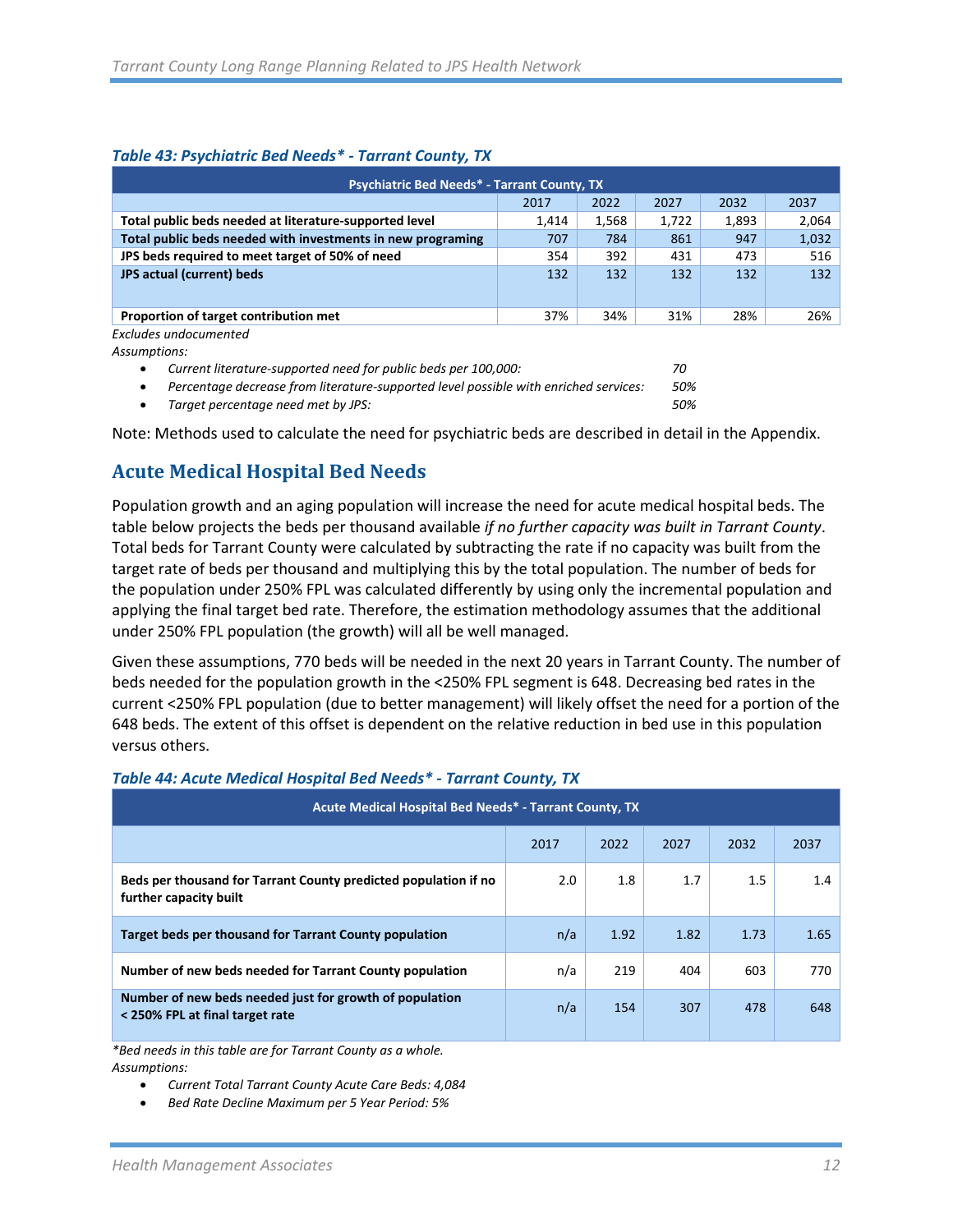Table 45 analyzes bed need for a particular target population currently served by JPS: adults eligible for JPS Connection and Medicare beneficiaries below 250% FPL. Similar to primary care and specialty care analyses, the percentage of need being met is estimated now and in the future, with some of the need being met by other Tarrant County hospitals. The table demonstrates that if the current number of beds were to be maintained, the percent of bed need met by JPS for the target population would decrease from 34% to 23% between now and 2037.

JPS currently has 406 medical beds and would require an additional 100 beds in 2037 if they were just to continue to meet demand for 34% of this population; however, the significant queues for admission at the JPS emergency room certainly indicate that a larger percentage of the need should be met at JPS. In any particular day, it is not unusual to have 40 people waiting for a medical bed at JPS.

#### *Table 45: Acute Medical Hospital Bed Needs for JPS Connection-eligible Population and Medicare <250% FPL- Tarrant County, TX*

| Acute Medical Hospital Bed Needs for JPS Connection-eligible plus Medicare < 250% FPL Population - Tarrant County, TX |       |       |       |       |       |  |  |  |  |
|-----------------------------------------------------------------------------------------------------------------------|-------|-------|-------|-------|-------|--|--|--|--|
|                                                                                                                       | 2017  | 2022  | 2027  | 2032  | 2037  |  |  |  |  |
| Beds needed per thousand adjusted for payer mix and bed need<br>reductions in Table 44, and changing demographics     | 1.547 | 1.560 | 1.563 | 1.563 | 1.553 |  |  |  |  |
| Number of beds needed for target population (JPS Connection-<br>eligible and Medicare <250% FPL)                      | 659   | 737   | 810   | 890   | 964   |  |  |  |  |
| Total JPS acute care hospital beds                                                                                    | 406   | 406   | 406   | 406   | 406   |  |  |  |  |
| Number of beds available for target population+                                                                       | 224   | 224   | 224   | 224   | 224   |  |  |  |  |
| Percent of bed need met by JPS for target population                                                                  | 34%   | 30%   | 28%   | 25%   | 23%   |  |  |  |  |

+Estimated percentage of JPS beds used by JPS Connection, Medicare and Self-Pay (based on 2016 charges) is 55.1%.

Note: Methods used to calculate the need for acute care hospital beds are described in detail in the Appendix.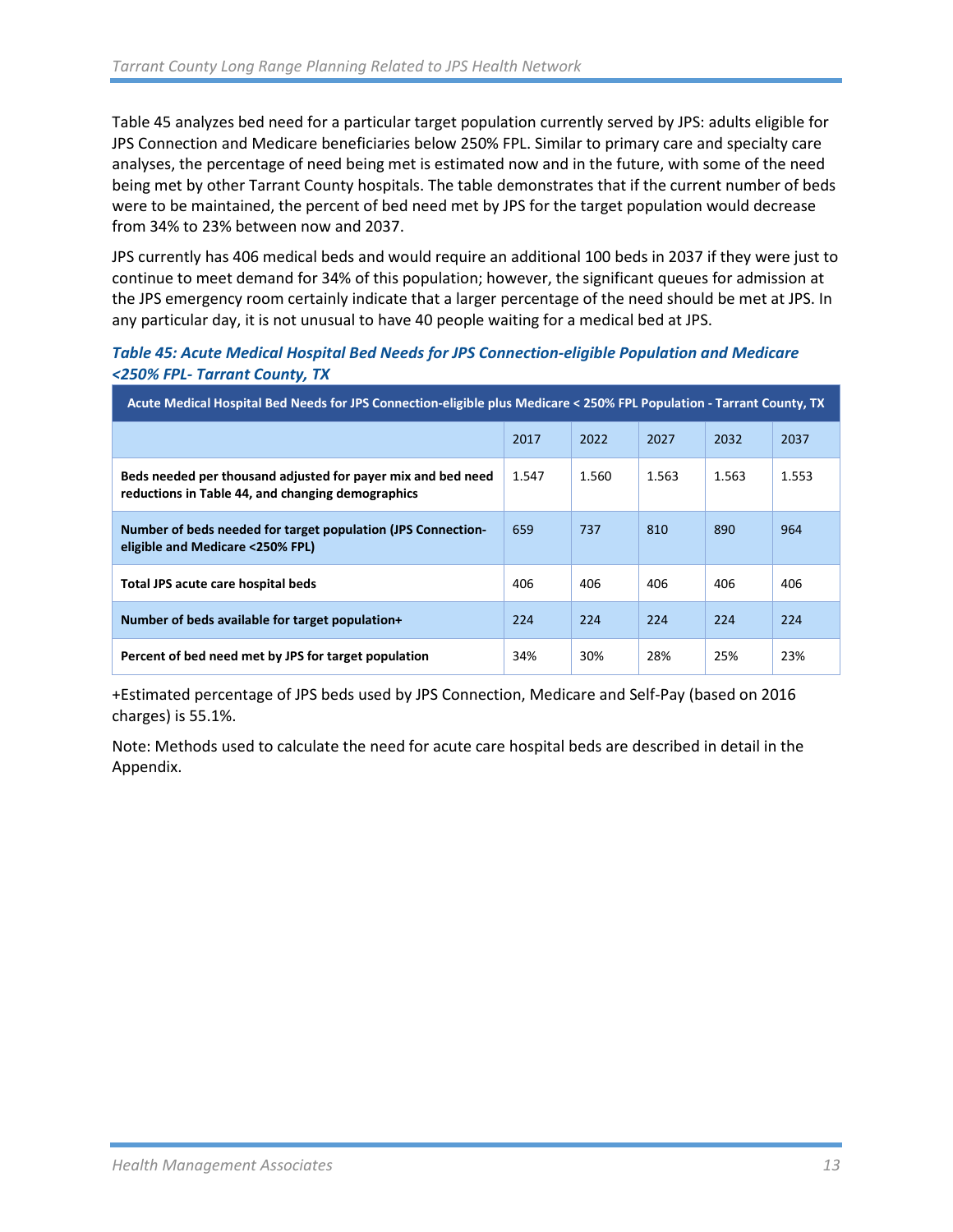# <span id="page-15-0"></span>**Appendix: Methodology for PCP, Health Center, Specialists and Inpatient Bed Needs**

#### <span id="page-15-1"></span>**Projections for primary care providers and health centers**

Estimates of primary care needs of the population were calculated using two methods.

- 1. Population age under 65: Primary care visits per person were used from the National Ambulatory Medical Care Survey. These visits per person were multiplied by the population, resulting in total visits. The total visits were divided by the number of expected visits per primary care FTE. Expected visits for each primary care FTE were calculated based on the number of primary care visits in the U.S., the number of primary care providers in the U.S., and an estimate of the average time spent in clinical work. This calculation resulted in 3,574 expected visits per primary care provider. Visits per FTE is institution-dependent but 3,600 is not an unreasonable average number to project in the safety net with some FTEs representing new hires and some FTEs having other non-clinical responsibilities. The result is a number of expected FTEs for the population under age 65 and under 250% poverty which is 343 in 2017.
- 2. Populated age 65 and older: A similar process was used for age over 65 population, with the exception of the number of primary care visits which were calculated based on Medicare data rather than the National Ambulatory Care Survey. The Medicare visits per beneficiary are based on the average revenue per primary care practice divided by the Medicare per beneficiary payments for primary care. This gives the number of Medicare beneficiaries an FTE could see. Taking the number of visits seen by a primary care provider and dividing this by the number of Medicare beneficiaries for an FTE gives the number of visits on average for each beneficiary (2.949). Multiplying by 1,000 gives the rate of visits per 1,000 beneficiaries.

#### <span id="page-15-2"></span>**Projections for specialists**

In order to estimate the specialty needs for the defined populations, one methodology was used for the non-Medicare population and these results were adjusted to reflect the needs of the Medicare population. The specialty need population assumptions were derived from multiple sources including the Graduate Medical Education National Advisory Council, the American Medical Association, Mulhausen Staff Model HMO, and various other public and non-public sources. The populations served in the source materials were heterogeneous, as were the models of care that were assessed (ranging from highly managed to fee-for-service). Across sources, the highest and lowest estimates for each specialty were dropped and the remaining averaged. In addition to these benchmarks, HMA used data from prior engagements in safety net systems for select specialties when adequate data were available. Importantly, the safety net experience modifies, rather than substitutes for, the multiple sources above. The second column (Medicaid/Safety Net Population Served by One FTE) in Table A-1 shows this estimate.

To estimate the needs among those ages 65 and over, a Medicare adjustment was applied, derived from select specialties. To determine the adjustment, the total number of Medicare beneficiaries (52.5 million) was divided by a 2013 Medicare NPI analysis of number of specialists serving Medicare beneficiaries, adjusted for the percentage of Medicare patients likely in a given specialty practice (see Table A-2). The adjuster for each specialty is reflected in the fourth column of Table A-1. Finally, the sum of visits by Medicare beneficiaries within the model was summed and the population served for each specialty adjusted so that the total visits matched the Medicare published figures for specialty visits per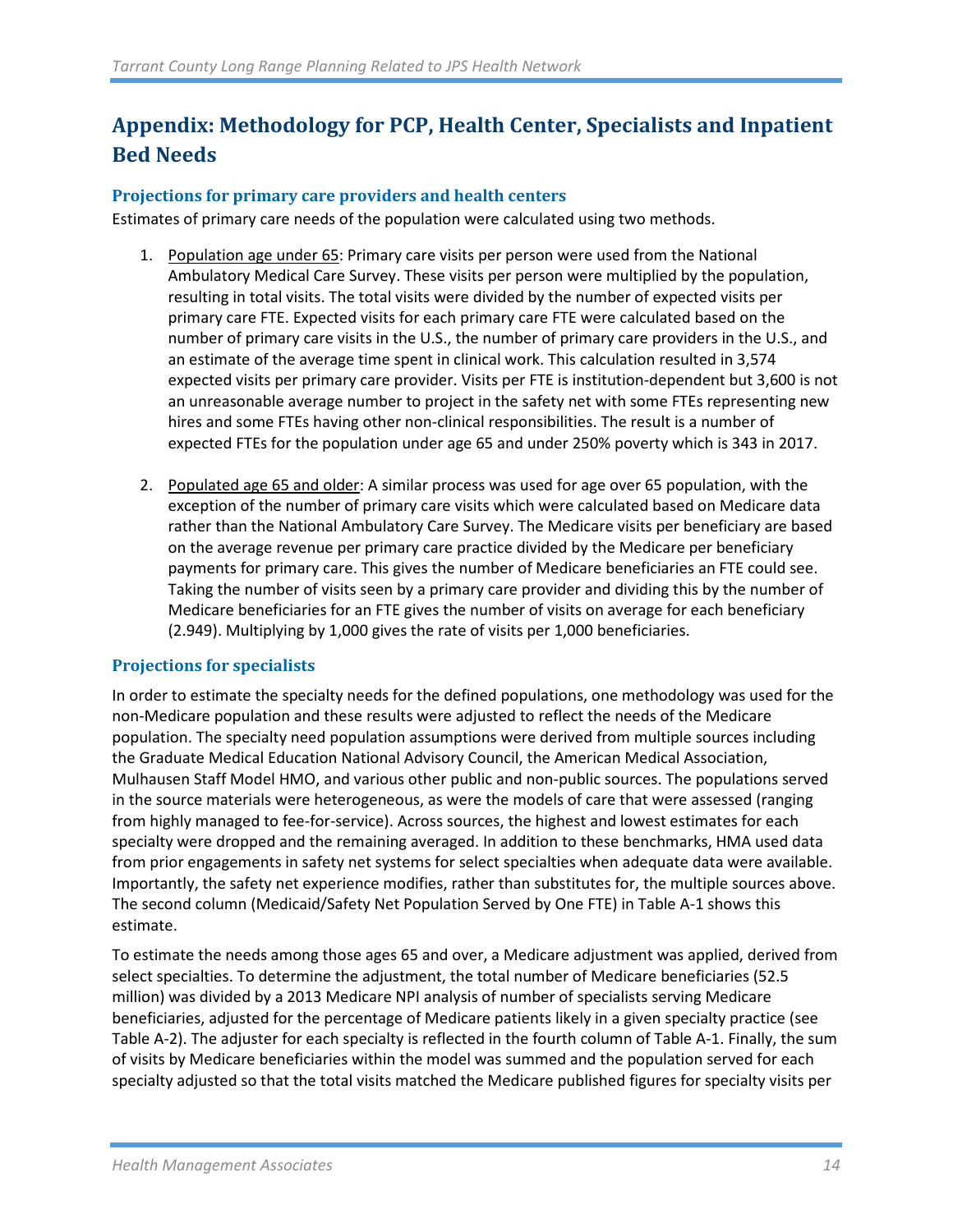beneficiary. The resulting estimate of the population served by one specialist is in the 5<sup>th</sup> column of Table A-1.

The resultant model was tested against the actual number of specialists in Tarrant County in 2011 with an average result 109%, meaning that the actual number of specialists in Tarrant County is somewhat higher than predicted by the needs model, but very close. The number of specialists predicted in the model, which does not include all specialties, in Tarrant County is 1,624, and the actual in 2011 was 1,939. Both indicate the model is somewhat conservative, which is a reasonable outcome given that the analysis is for the safety net.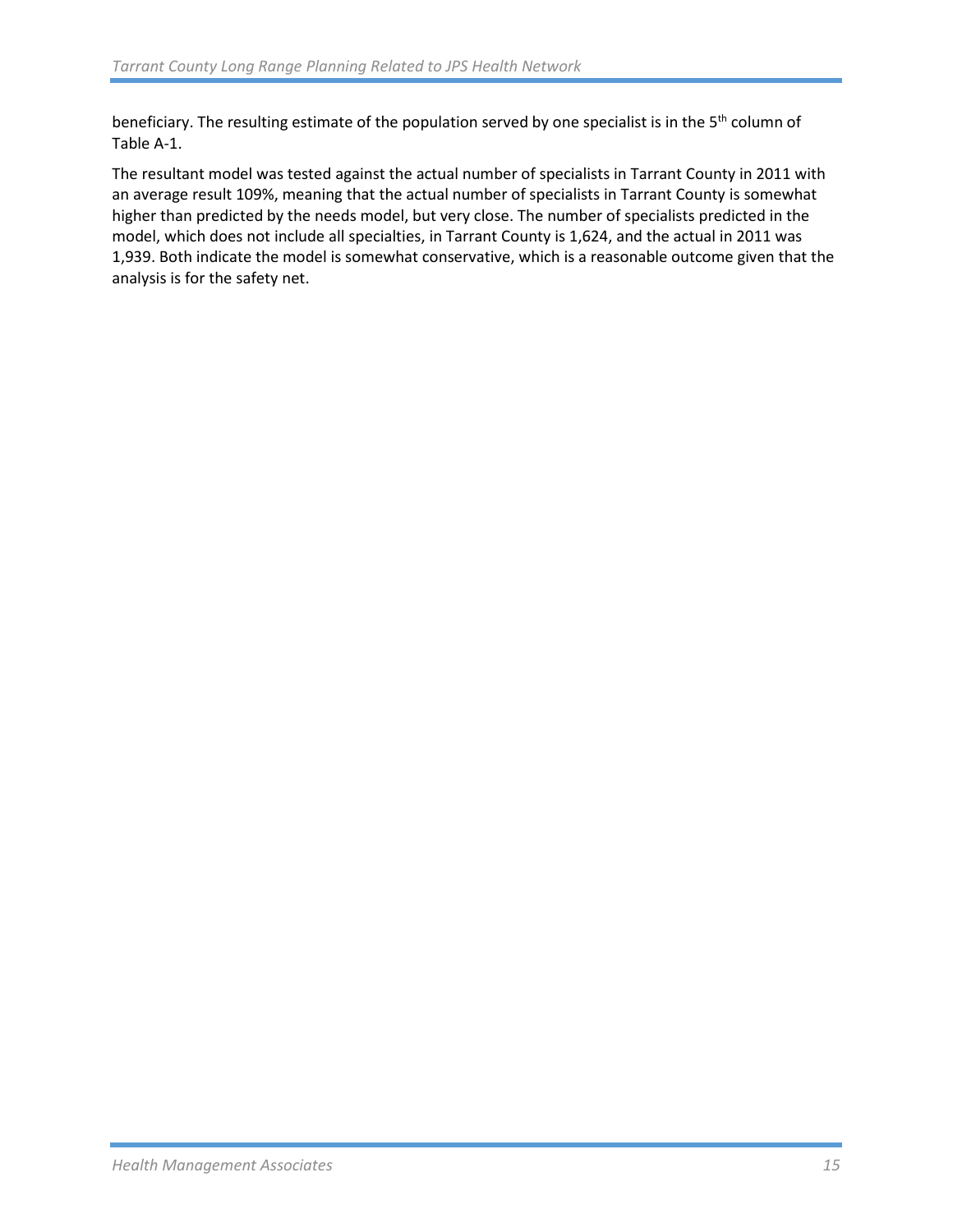| Specialty FTEs needed and model testing |                      |                       |                                                 |                   |                |                                                              |              |              |              |
|-----------------------------------------|----------------------|-----------------------|-------------------------------------------------|-------------------|----------------|--------------------------------------------------------------|--------------|--------------|--------------|
|                                         |                      |                       | Estimated population served in population <250% |                   |                | Test of model in entire population of Tarrant County (actual |              |              |              |
|                                         |                      |                       |                                                 |                   | vs. predicted) |                                                              |              |              |              |
| <b>Specialty</b>                        | Medicaid/            | Multi-                | Medicare                                        | Medicare          | Specialists    | Total                                                        | Predicted    | Actual       | Percent      |
|                                         | Safety Net           | source                | Adjustment                                      | Population        | per            | population                                                   | need for     | FTEs in      | predicted    |
|                                         | Population           | estimate <sup>2</sup> | Factor <sup>3</sup>                             | Served by         | 100,000        | served by                                                    | all          | Tarrant      |              |
|                                         | Served by            |                       |                                                 | One FTE           | Ft. Worth      | one                                                          | Tarrant      | County       |              |
|                                         | One FTE <sup>1</sup> |                       |                                                 |                   | Hospital       | specialist                                                   | County in    |              |              |
|                                         |                      |                       |                                                 |                   | Referral       | Ft. Worth                                                    | model        |              |              |
|                                         |                      |                       |                                                 |                   | Region         | 2011                                                         |              |              |              |
|                                         |                      |                       |                                                 |                   | 20114          |                                                              |              |              |              |
| <b>Allergy &amp; Immun</b>              | 96,967               | 96,967                | 70%                                             | 101,309           | 0.7            | 142,857                                                      | 19.4         | 13.2         | 68%          |
| Cardiology                              | 32,258               | 31,256                | 15%                                             | 7,222             | 4.7            | 21,277                                                       | 78.3         | 88.8         | 113%         |
| <b>CV Surgery</b>                       | 87,684               | 87,684                | 15%                                             | 19,631            | no data        | no data                                                      | 28.8         | n/a          | n/a          |
| <b>Child Psychiatry</b>                 | 27,000               | 27,000                | n/a                                             | not               | no data        | no data                                                      | 20.5         | n/a          | n/a          |
|                                         |                      |                       |                                                 | applicable        |                |                                                              |              |              |              |
| <b>Dermatology</b>                      | 45,455               | 44,883                | 35%                                             | 23,745            | 2.5            | 40,000                                                       | 45.3         | 47.2         | 104%         |
| Endocrinology                           | 121,929              | 121,929               | 35%                                             | 63,694<br>25,028  | 0.6            | 166,667                                                      | 16.9         | 11.3         | 67%          |
| Gastroenterology<br>Hem-Onc             | 47,911<br>50,000     | 47,911<br>53,690      | 35%<br>15%                                      | 11,194            | 3.5<br>2.9     | 28,571<br>34,483                                             | 42.9<br>50.5 | 66.1<br>54.8 | 154%<br>108% |
| <b>Infect. Disease</b>                  | 132,000              | 132,000               | 70%                                             | 137,910           | 0.9            | 111,111                                                      | 14.3         | 17.0         | 119%         |
| Neonatology <sup>7</sup>                | 105,263              | 187,000               | n/a                                             | not               | 1.4            | 71,429                                                       | 19.2         | 26.4         | 138%         |
|                                         |                      |                       |                                                 | applicable        |                |                                                              |              |              |              |
| <b>Nephrology</b>                       | 111,995              | 111,995               | 15%                                             | 25,074            | 2.2            | 45,455                                                       | 22.5         | 41.6         | 184%         |
| <b>Neurology</b>                        | 55,556               | 49,933                | 15%                                             | 12,438            | 2.9            | 34,483                                                       | 45.5         | 54.8         | 121%         |
| <b>Neurosurgery</b>                     | 85,467               | 85,467                | 35%                                             | 44,647            | no data        | no data                                                      | 24.1         | n/a          | n/a          |
| Ophthalmology                           | 30,303               | 21,103                | 35%                                             | 15,830            | no data        | no data                                                      | 67.9         | n/a          | n/a          |
| <b>Ortho Surgery</b>                    | 21,235               | 21,235                | 35%                                             | 11,093            | no data        | no data                                                      | 96.9         | n/a          | n/a          |
| Otolaryngology                          | 39,508               | 39,508                | 35%                                             | 20,639            | no data        | no data                                                      | 52.1         | n/a          | n/a          |
| <b>Ped Allergy</b>                      | 271,000              | 271,000               | n/a                                             | not               | no data        | no data                                                      | 2.0          | n/a          | n/a          |
|                                         |                      |                       |                                                 | applicable        |                |                                                              |              |              |              |
| <b>Ped Card</b>                         | 356,000              | 356,000               | n/a                                             | not               | no data        | no data                                                      | 1.6          | n/a          | n/a          |
|                                         |                      |                       |                                                 | applicable        |                |                                                              |              |              |              |
| <b>Ped Endoc</b>                        | 304,000              | 304,000               | n/a                                             | not               | no data        | no data                                                      | 1.8          | n/a          | n/a          |
|                                         |                      |                       |                                                 | applicable        |                |                                                              |              |              |              |
| Ped Hem-Onc                             | 148,000              | 148,000               | n/a                                             | not               | no data        | no data                                                      | 3.7          | n/a          | n/a          |
| <b>Ped Nephrology</b>                   |                      | 696,000               |                                                 | applicable        |                |                                                              |              |              |              |
|                                         | 696,000              |                       | n/a                                             | not<br>applicable | no data        | no data                                                      | 0.8          | n/a          | n/a          |
| Phys Med& Rehab                         | 76,000               | 76,000                | 35%                                             | 39,701            | no data        | no data                                                      | 27.1         | n/a          | n/a          |
| <b>Plastic Surgery</b>                  | 70,000               | 70,000                | 70%                                             | 73,134            | no data        | no data                                                      | 26.9         | n/a          | n/a          |
| Psychiatry                              | 11,757               | 11,757                | 70%                                             | 12,283            | no data        | no data                                                      | 160.0        | n/a          | n/a          |
| <b>Pulm diseases</b>                    | 78,453               | 78,453                | 35%                                             | 40,983            | 0.8            | 125,000                                                      | 26.2         | 15.1         | 58%          |
| Rheumatology                            | 83,333               | 120,348               | 35%                                             | 43,532            | 0.6            | 166,667                                                      | 24.7         | 11.3         | 46%          |
| Surgery, General                        | 12,650               | 12,650                | 35%                                             | 6,608             | no data        | no data                                                      | 162.6        | n/a          | n/a          |
| <b>Thoracic Surgery</b>                 | 128,991              | 128,991               | 15%                                             | 28,879            | no data        | no data                                                      | 19.6         | n/a          | n/a          |
| <b>Urology</b>                          | 40,000               | 36,541                | 15%                                             | 8,955             | no data        | no data                                                      | 63.1         | n/a          | n/a          |
| Anesthesiology                          | 15,332               | 15,332                | 35%                                             | 8,009             | no data        | no data                                                      | 134.2        | n/a          | n/a          |
| <b>Emergency Med</b>                    | 19,798               | 19,798                | 35%                                             | 10,342            | 7.5            | 13,333                                                       | 103.9        | 141.7        | 136%         |
| Pathology                               | 20,000               | 20,000                | 35%                                             | 10,448            | no data        | no data                                                      | 102.8        | n/a          | n/a          |
| Radiology                               | 17,402               | 17,402                | 35%                                             | 9,091             | no data        | no data                                                      | 118.2        | n/a          | n/a          |
|                                         |                      |                       |                                                 |                   |                | Total                                                        | 1,624        | Average      | 109%         |

#### *Table A-1: Specialty FTEs needed and model testing*

*Assumptions: Visits analysis adjustment5: 67%*

*1Includes modification based on data from multiple county-level safety net institutions for specialties where available.*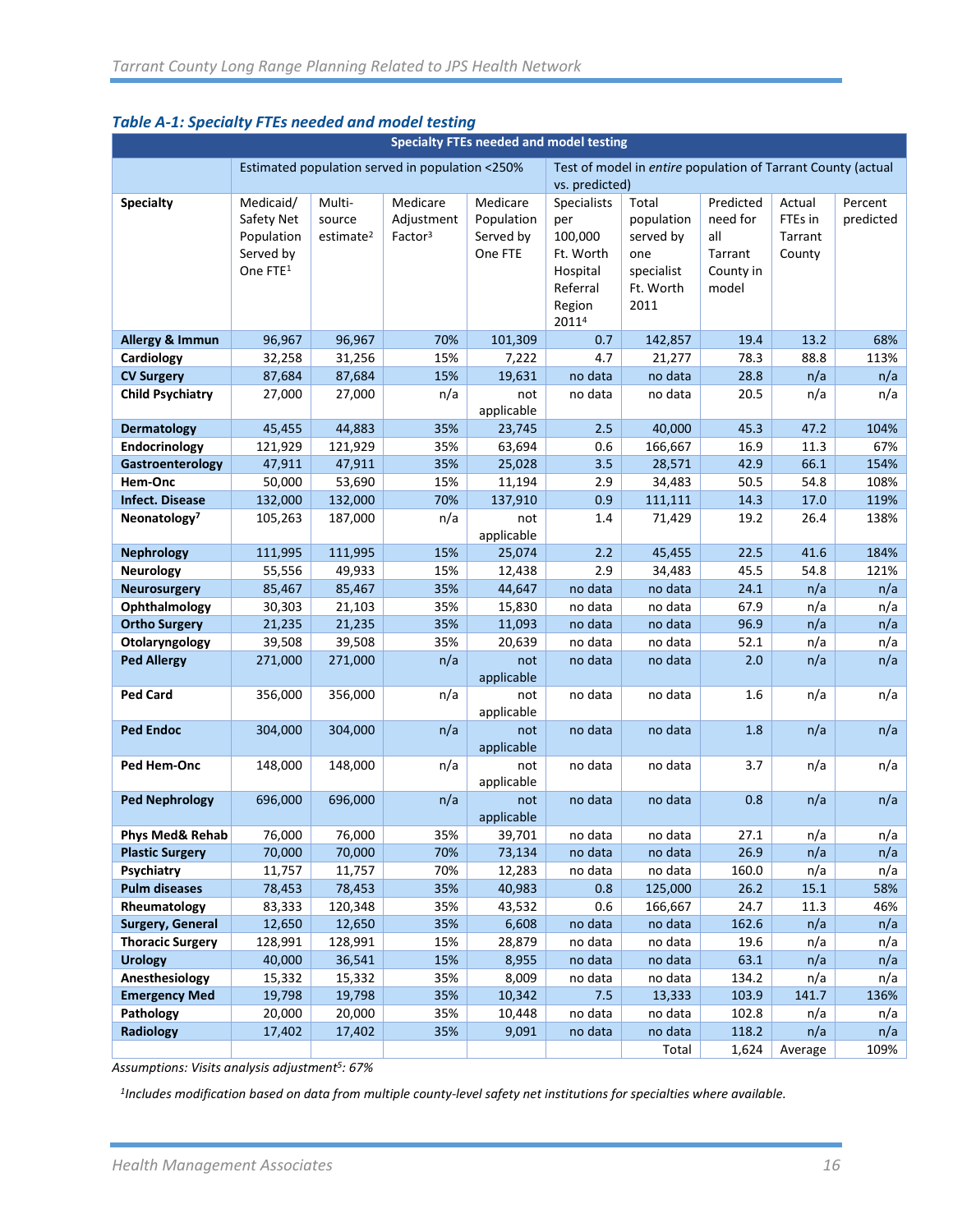*Uses just the multi-source estimate where further safety net data not available.* 

*2Health Management Associates, based on multiple sources including but not limited to:*

*Graduate Medical Education National Advisory Council*

*Health Manpower Report* 

*Solucient (from Merritt and Hawkins paper), based on 2003 data*

*3See Tab titled "Spc Bnchmrk Medicare Modifier"*

*4Dartmouth Atlas: http://www.dartmouthatlas.org/data/map.aspx?ind=141*

*5An adjustment to create a total Medicare visit rate that is in line with CMS visit numbers for beneficiaries*

*6Dartmouth atlas 2011 total specialist per 100,000 population was 104.8 multiplied by 1.85M in 2011*

*6Dartmouth atlas 2011 subspecialist per 100,000 population 50th percentile 0.95 per 100,000*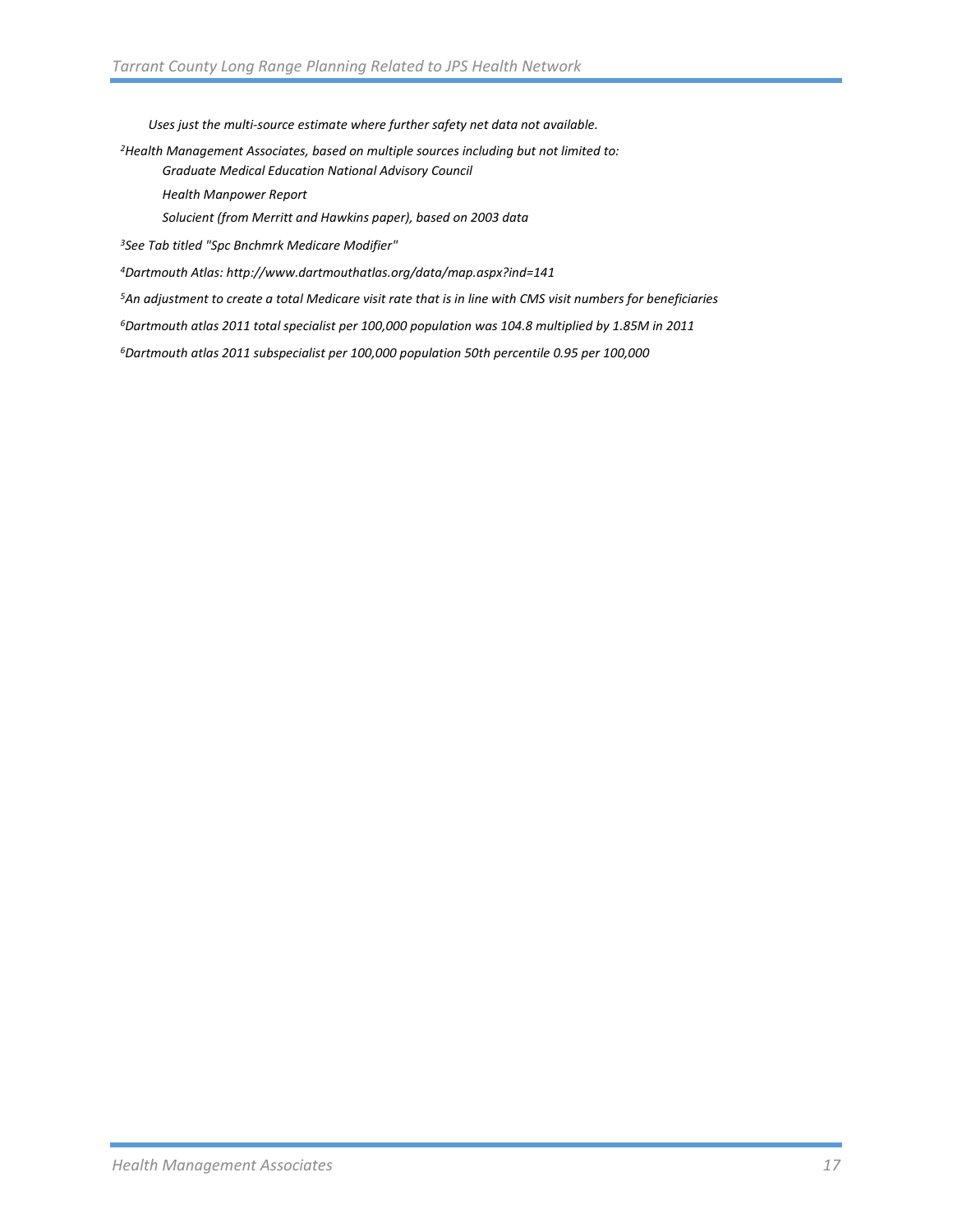| Total Specialty FTEs needed for population <250% poverty |                 |          |            |                |                                                |      |      |      |
|----------------------------------------------------------|-----------------|----------|------------|----------------|------------------------------------------------|------|------|------|
|                                                          | Existing        | Estimate | Percent of | Wait           | Estimated need Tarrant County (<250 FPL as per |      |      |      |
|                                                          | <b>JPS FTEs</b> | d need   | need met   | times          | whole table)                                   |      |      |      |
| <b>Specialties</b>                                       |                 | Tarrant  | by FTEs    | (months)       | 2022                                           | 2027 | 2032 | 2037 |
|                                                          |                 | County   |            |                |                                                |      |      |      |
|                                                          |                 | 2017     |            |                |                                                |      |      |      |
| Allergy & Immun                                          | $\mathbf{0}$    | 7.6      | 0%         | no data        | 8.4                                            | 9.2  | 10.1 | 11.0 |
| Cardiology                                               | 8               | 30.5     | 26%        | no data        | 35.0                                           | 39.8 | 45.3 | 51.0 |
| <b>Cardiovasc Surgery</b>                                | 5               | 11.2     | 45%        | 1 to 2         | 12.9                                           | 14.6 | 16.7 | 18.8 |
| <b>Child Psychiatry</b>                                  | $\mathbf{1}$    | 24.6     | 4%         | no data        | 26.9                                           | 29.0 | 31.4 | 33.7 |
| Dermatology                                              | $\mathbf{1}$    | 17.6     | 6%         | 12             | 19.8                                           | 22.0 | 24.4 | 26.9 |
| Endocrinology                                            | 2.5             | 6.6      | 38%        | 4 to 10        | 7.4                                            | 8.2  | 9.1  | 10.0 |
| Gastroenterology                                         | 7.8             | 16.7     | 47%        | 5 to 12        | 18.8                                           | 20.8 | 23.2 | 25.6 |
| Hematology-Onc                                           | 8.0             | 19.7     | 41%        | no data        | 22.6                                           | 25.7 | 29.2 | 32.9 |
| <b>Infectious Diseases</b>                               | $\overline{4}$  | 5.5      | 72%        | 8              | 6.2                                            | 6.8  | 7.4  | 8.1  |
| Neonatology                                              | 11.5            | 6.3      | 182%       | no data        | 6.9                                            | 7.5  | 8.1  | 8.6  |
| <b>Nephrology</b>                                        | 6               | 8.8      | 68%        | 4 to 12        | 10.1                                           | 11.5 | 13.1 | 14.7 |
| <b>Neurology</b>                                         | 4.4             | 17.7     | 25%        | 4 to 12        | 20.3                                           | 23.1 | 26.3 | 29.6 |
| <b>Neurosurgery</b>                                      | $\overline{2}$  | 9.4      | 21%        | $\overline{2}$ | 10.5                                           | 11.7 | 13.0 | 14.3 |
| Ophthalmology                                            | $\overline{7}$  | 26.4     | 26%        | 12             | 29.7                                           | 32.9 | 36.7 | 40.4 |
| <b>Orthopedic Surgery</b>                                | 9.7             | 37.7     | 26%        | $2$ to $9$     | 42.3                                           | 47.0 | 52.3 | 57.7 |
| Otolaryngology                                           | 2.2             | 20.3     | 11%        | $3$ to $4$     | 22.7                                           | 25.3 | 28.1 | 31.0 |
| <b>Ped Allergy</b>                                       | $\overline{0}$  | 2.5      | 0%         | no data        | 2.7                                            | 2.9  | 3.1  | 3.4  |
| <b>Ped Cardiology</b>                                    | 0               | 1.9      | 0%         | no data        | 2.0                                            | 2.2  | 2.4  | 2.6  |
| <b>Ped Endocrinology</b>                                 | $\mathbf{0}$    | 2.2      | 0%         | no data        | 2.4                                            | 2.6  | 2.8  | 3.0  |
| Ped Hem-Onc                                              | 0               | 4.5      | 0%         | no data        | 4.9                                            | 5.3  | 5.7  | 6.1  |
| <b>Ped Nephrology</b>                                    | $\overline{0}$  | 1.0      | 0%         | no data        | 1.0                                            | 1.1  | 1.2  | 1.3  |
| Phys Med & Rehab                                         | 5               | 10.5     | 47%        | 4              | 11.8                                           | 13.1 | 14.6 | 16.1 |
| <b>Plastic Surgery</b>                                   | $\overline{1}$  | 10.5     | 10%        | no data        | 11.6                                           | 12.7 | 14.0 | 15.2 |
| Psychiatry                                               | 32              | 62.3     | 51%        | no data        | 69.1                                           | 75.8 | 83.3 | 90.8 |
| <b>Pulmonary diseases</b>                                | $\overline{2}$  | 10.2     | 20%        | 10             | 11.5                                           | 12.7 | 14.2 | 15.6 |
| Rheumatology                                             | 2.4             | 9.6      | 25%        | 4              | 10.8                                           | 12.0 | 13.3 | 14.7 |
| Surgery, General                                         | 9               | 63.3     | 14%        | $2$ to 5       | 71.0                                           | 78.9 | 87.8 | 96.8 |
| <b>Thoracic Surgery</b>                                  | $\mathbf{1}$    | 7.6      | 13%        | no data        | 8.8                                            | 9.9  | 11.3 | 12.8 |
| <b>Urology</b>                                           | 2.6             | 24.6     | 11%        | $6$ to $9$     | 28.3                                           | 32.1 | 36.5 | 41.1 |
| Anesthesiology                                           | 77              | 52.2     | 147%       | no data        | 58.6                                           | 65.1 | 72.5 | 79.9 |
| <b>Emergency Med</b>                                     | 90              | 40.4     | 223%       | n/a            | 45.4                                           | 50.4 | 56.1 | 61.9 |
| Pathology                                                | 8.5             | 40.0     | 21%        | n/a            | 44.9                                           | 49.9 | 55.5 | 61.2 |
| <b>Radiology</b>                                         | 6.5             | 46.0     | 14%        | n/a            | 51.6                                           | 57.3 | 63.8 | 70.4 |
| <b>TOTAL</b>                                             | 317             | 656      |            |                | 737                                            | 819  | 913  | 1007 |

#### *Table A-2: Total Specialty FTEs needed for population <250% poverty*

*Notes:* 

• *Cardiology, oncology, and psychiatry estimated based on number of outpatient visits*

• *Some specialties do not fully match between JPS and benchmark sources (e.g. 4 FTEs sports medicine placed in physical medicine, 3 FTE optometry added to ophthalmology)*

• *OB/Gyn not assessed, primary care separate*

• *Specialty FTEs not in table: 36.6 hospitalists, 6 intensivists, 7 pain management, 4.4 podiatrists, 43 OB/Gyn*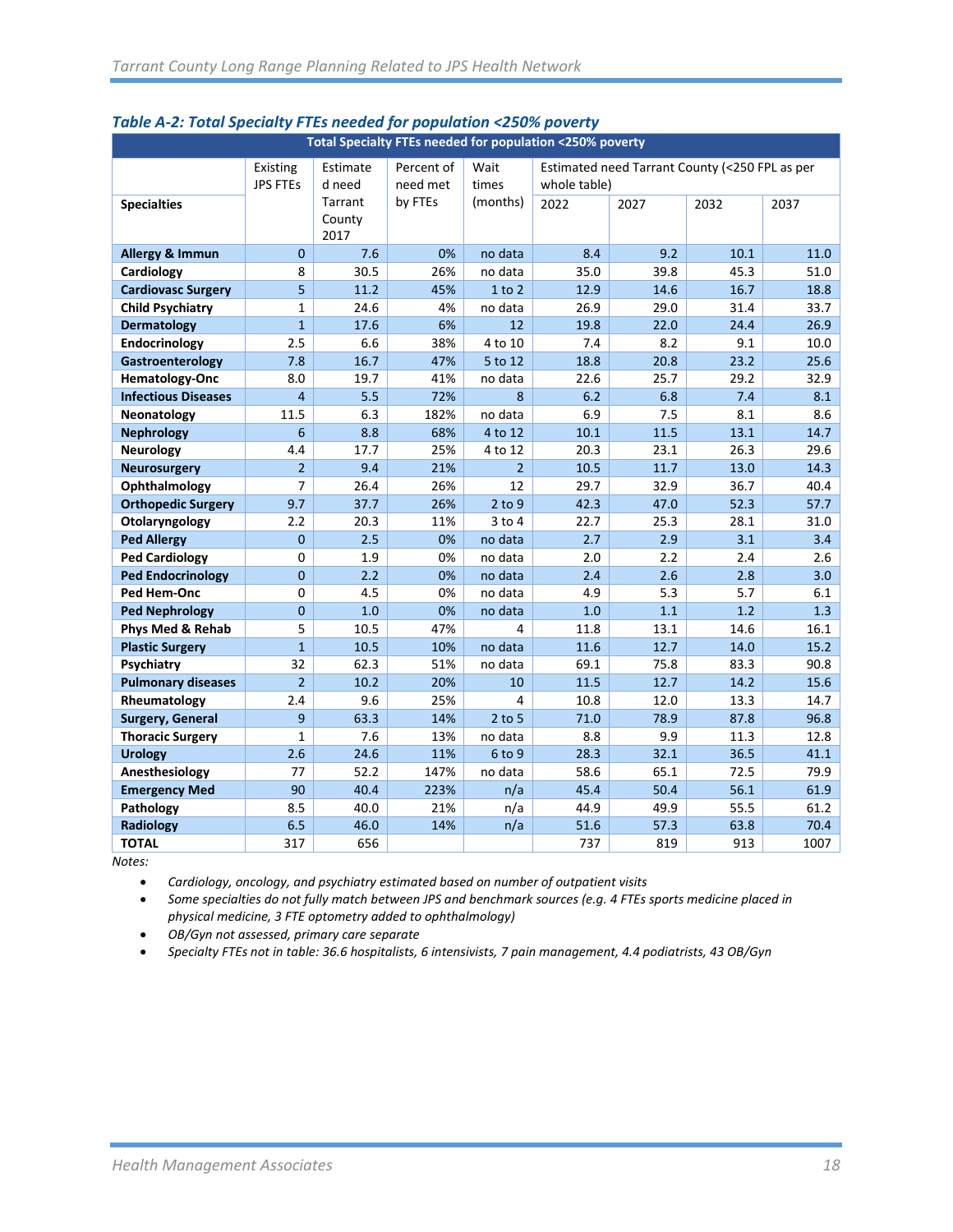| Medicare Modifiers for Population Served per FTE by Specialty Types |                                     |                                              |                                     |                                                                     |                                                          |  |  |  |  |
|---------------------------------------------------------------------|-------------------------------------|----------------------------------------------|-------------------------------------|---------------------------------------------------------------------|----------------------------------------------------------|--|--|--|--|
| <b>Specialty</b>                                                    | Number of<br>providers <sup>2</sup> | Percent of<br>usual<br>practive <sup>3</sup> | Population<br>served by one<br>FTE. | Safety<br>net/Medicaid<br>population<br>served by one<br><b>FTE</b> | Percent of<br>Safety<br>Net/Medicaid<br><b>Benchmark</b> |  |  |  |  |
| Hematology/Oncology                                                 | 10,323                              | 65%                                          | 7,825                               | 53,690                                                              | 15%                                                      |  |  |  |  |
| Ophthalmology                                                       | 14,473                              | 50%                                          | 7,256                               | 21,103                                                              | 34%                                                      |  |  |  |  |
| Rheumatology                                                        | 3,769                               | 40%                                          | 34,828                              | 120,348                                                             | 29%                                                      |  |  |  |  |
| <b>Radiation Oncology</b>                                           | 3,912                               | 65%                                          | 20,649                              | 61,000                                                              | 34%                                                      |  |  |  |  |
| Dermatology                                                         | 7,492                               | 40%                                          | 17,521                              | 44,883                                                              | 39%                                                      |  |  |  |  |
| Cardiology                                                          | 19,650                              | 60%                                          | 4,453                               | 31,256                                                              | 14%                                                      |  |  |  |  |

#### *Table A-3: Medicare Modifiers for Population Served per FTE by Specialty Types*

Based on above analysis, the following modifiers to the Safety Net/Medicaid population served by one FTE are used in subsequent analysis:

| $\bullet$ | High geriatric concentration specialties | 15%        |
|-----------|------------------------------------------|------------|
| $\bullet$ | Medium geriatric concentration           | 35%        |
| $\bullet$ | Low geriatric concentration              | 70%        |
|           | Very low                                 | 140%       |
|           | Number of Medicare beneficiaries:        | 52.506.598 |
|           |                                          |            |

*1Kaiser Medicare Number: http://kff.org/medicare/state-indicator/total-medicare-beneficiaries/?currentTimeframe=2 22013 - NPI analysis for Medicare www.cms.gov/Newsroom/MediaReleaseDatabase/Fact-sheets/2015-Fact-sheetsitems/2015-06-01-2.html*

*360% of all cancers occur in age > 65, 70% of cancer deaths: http://www.hopkinsmedicine.org/gec/series/cancer\_aging.html*

#### <span id="page-20-0"></span>**Projections for Psychiatric Bed Needs**

Determining how many inpatient beds a community needs within the private or publicly funded behavioral health system is difficult at best. It is universally agreed across the behavioral health field that the need for inpatient psychiatric beds must be evaluated in the context of the full array of available state and community mental health services. The Treatment Advocacy Center (TAC), considered the experts on this topic, published a white paper in 2008, describing a standard ratio of 50 publ[i](#page-22-0)c behavioral health beds for every 100,000 people.<sup>1</sup> The recommendation includes adult, children and forensic beds but did not provide estimates for each group. In March of 2016, TAC updated its recommendations to 60-80 beds per 100,000 including adult, child and forensic beds.<sup>[ii](#page-22-1)</sup> Per the American Association of Geriatric Psychiatry and American Academy of Child and Adolescent Psychiatry, experts assert that there is no existing information available to determine number of inpatient beds needed for children and adolescents<sup>[iii](#page-22-2)</sup> or geriatric populations<sup>[iv](#page-22-3)</sup> specifically.

In the United States, the average number of beds per 100,000 declined 34% between 1998 and 2013, from 34 to 22 beds per 100,000, while suicide rates increased between 1999 and 2014 by 24%.<sup>[v](#page-22-4)</sup> In 2016, the ratio of State facility beds to United States residents was a mere 11.7 beds per 100,000 people across the country. Vi

In Texas, the Joint Commission on Access and Forensic Services' 2016 Legislative Report Forensic Plan reported an existing 2,463 public psychiatric beds across the state, equating to 10.5 beds per 100,000 Texans, as well as an estimated need to add 1,800 beds over the next eight years—1,400 immediately and 50 more each year to keep up with population growth. The report recommended that beds be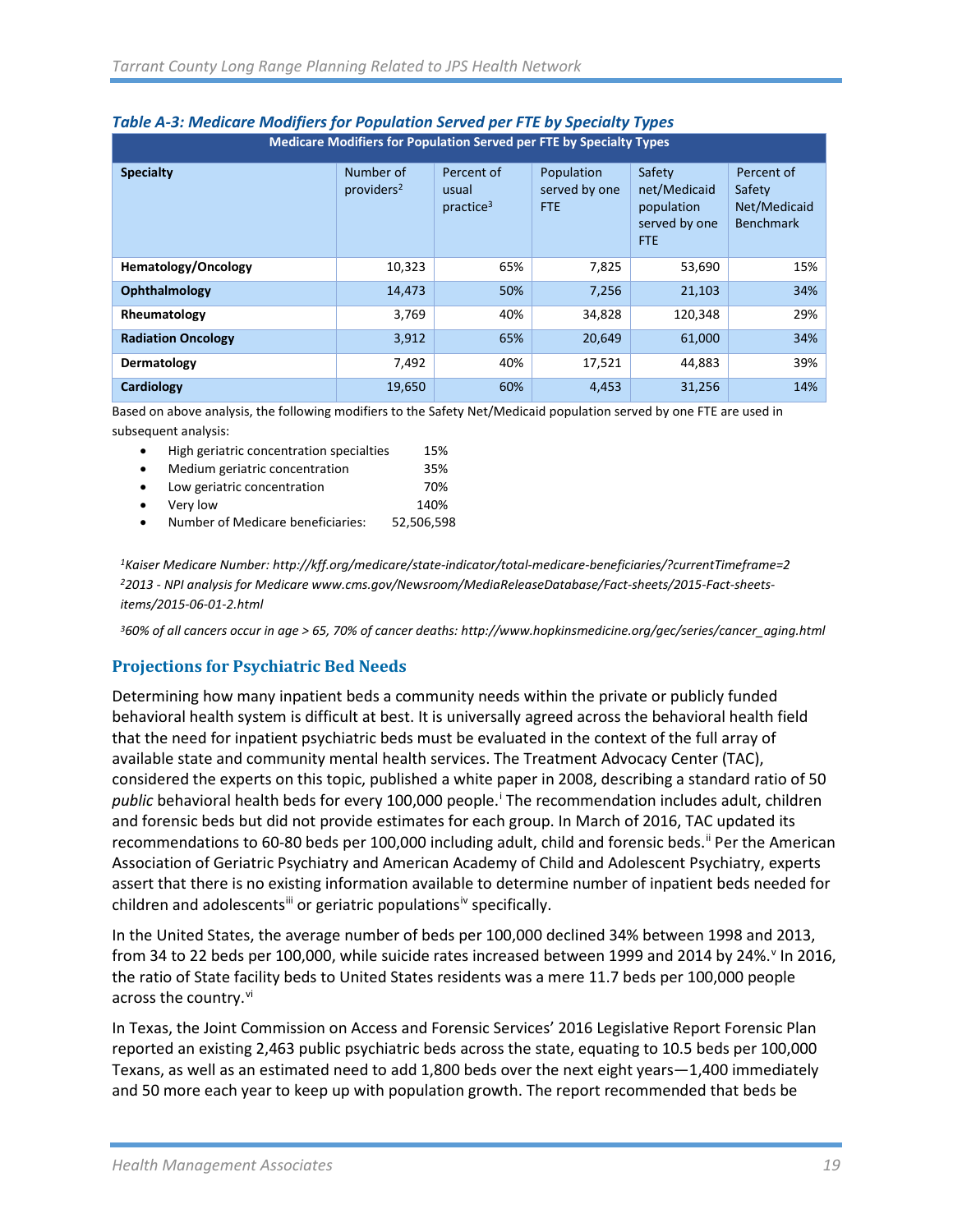added through "a significant initial expansion of state-operated and state-funded inpatient capacity," to include additional maximum security beds, followed by a gradual increase in beds to meet both the current and future demand. Vii According to Cannon Design's 2015 report, the estimated total need for privately and publicly funded inpatient beds in Texas was 5,425 beds in 2014, a number that will increase to 6,032 by 2024, a growth of 607 beds in the next 10 years. Vill

In 2016 existing bed estimates within Tarrant County for children and adolescents included:

- 11 beds dedicated to children <12 years old (Cook)
	- o Millwood serves children (including under age 12), with a fluctuating, flexible total number of dedicated beds
- 16 beds dedicated to adolescents >12 years old (JPS)
- $\bullet$  60 beds dedicated to children and youth ages  $5 18$  years old (Sundance)

JPS inpatient beds represent approximately 24% of the total dedicated psychiatric beds (does not include the med/psych beds) in Tarrant County:

- 132 total psychiatric beds
	- o 116 adult beds
	- o 16 adolescent beds
- 15 med/psych beds

Due to lack of capacity, fiscal year 2015 JPS transferred 3,100 patients to other hospitals for inpatient admission. JPS paid \$3.1M dollars to private hospitals for these patients who had no resources. Of the patients admitted at JPS, 80% are civil commitment or involuntary admissions. There are no dedicated forensic beds at JPS currently.

For the purpose of estimating future psychiatric bed needs, the following assumptions were used:

- 1. Over time with the development and investment of community-based services, diversion programming and enriched evidence based services, Tarrant County will be able to effectively manage inpatient psychiatric admissions with lower bed numbers. Therefore, estimates used half of the public bed estimate from the current literature, equating to 35 public beds/100,000 people.
- 2. Given JPS' positive performance with the most complex patients, 50% of public bed need in Tarrant County should be located within the JPS facility.
- 3. Given lack of available beds within the state psychiatric facilities and similar growth needs, estimates do not include these beds. If new state beds become available or JPS is able to refer more patients to these facilities bed recommendations should be revised.
- 4. JPS will continue to contract with private facilities and identify opportunities to support improved outcomes for complex patients at these facilities, as well as direct lower need patients to private facilities.
- 5. If any of the above assumption is not correct, revised estimates will be required.

#### <span id="page-21-0"></span>**Projections for Acute Medical Hospital Bed Needs**

In determining bed acute medical hospital bed needs, an assumption was made that the current beds in all of Tarrant County, taken as a whole, are just adequate to meet the needs of the population. This assumption is supported by the fact that the area is near the 50<sup>th</sup> percentile of beds per population per Dartmouth Atlas data. Bed needs have been steadily falling throughout the U.S. and are significantly lower than Tarrant County in many areas (see Table A-4). Some continued reduction should be assumed when estimating bed needs. For this bed estimate, a 5% reduction in bed needs in each five year period